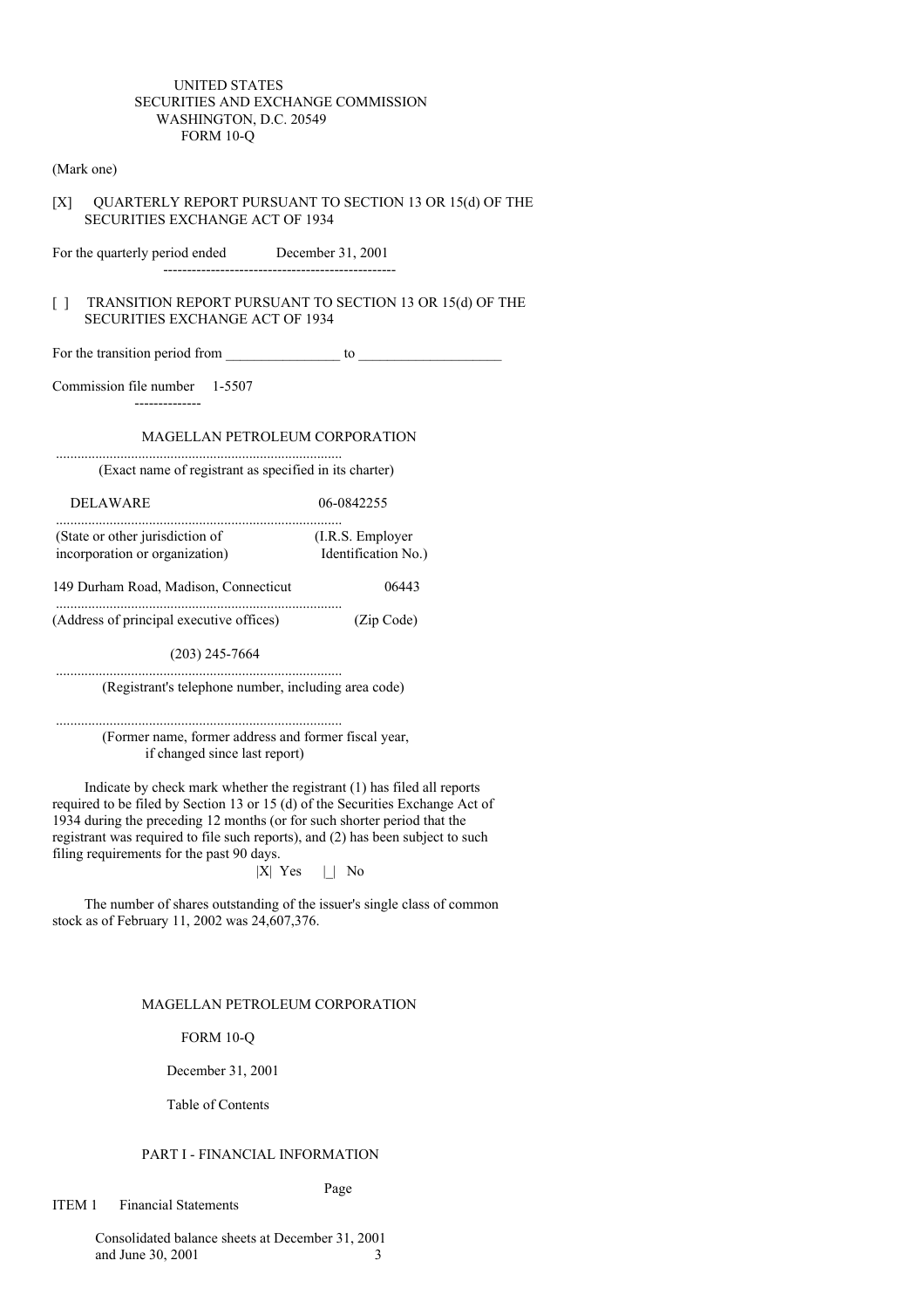|        | Consolidated statements of income (loss) for the three and six<br>month periods ended December 31, 2001 and 2000<br>4 |    |    |  |  |  |  |  |  |
|--------|-----------------------------------------------------------------------------------------------------------------------|----|----|--|--|--|--|--|--|
|        | Consolidated statements of cash flows for the six months<br>ended December 31, 2001, and 2000                         | 5  |    |  |  |  |  |  |  |
|        | Notes to consolidated financial statements                                                                            | 6  |    |  |  |  |  |  |  |
| ITEM 2 | Management's Discussion and Analysis of Financial<br>Condition and Results of Operations                              | 9  |    |  |  |  |  |  |  |
| ITEM 3 | Quantitative and Qualitative Disclosure About Market Risk                                                             |    | 19 |  |  |  |  |  |  |
|        | <b>PART II - OTHER INFORMATION</b>                                                                                    |    |    |  |  |  |  |  |  |
| ITEM 4 | Submission of Matters to a Vote of Security Holders                                                                   |    | 20 |  |  |  |  |  |  |
| ITEM 5 | Other Information                                                                                                     | 21 |    |  |  |  |  |  |  |
| ITEM 6 | Exhibits and Reports on Form 8-K                                                                                      | 22 |    |  |  |  |  |  |  |
|        | Signatures                                                                                                            | 23 |    |  |  |  |  |  |  |

# MAGELLAN PETROLEUM CORPORATION

# FORM 10-Q

# PART I - FINANCIAL INFORMATION

# Item 1. Financial Statements

# CONSOLIDATED BALANCE SHEETS

 $<$ TABLE $>$ <CAPTION>

|                                                                                      | December 31, June 30,<br>2001 2001 |     |                             |  |
|--------------------------------------------------------------------------------------|------------------------------------|-----|-----------------------------|--|
| <b>ASSETS</b>                                                                        | (Unaudited)                        |     | (Note)                      |  |
|                                                                                      |                                    |     |                             |  |
| Current assets:                                                                      |                                    |     |                             |  |
| < S >                                                                                | <<>                                | <<> |                             |  |
| Cash and cash equivalents                                                            |                                    |     | $$11,716,229$ $$12,792,191$ |  |
| Accounts receivable                                                                  |                                    |     | 5,523,370 4,580,809         |  |
| Marketable securities                                                                |                                    |     | 496,961 846,063             |  |
| Inventories                                                                          | 416,565 537,138                    |     |                             |  |
| Other assets                                                                         | 234,765 283,372                    |     |                             |  |
| Total current assets                                                                 |                                    |     | 18,387,890 19,039,573       |  |
| Marketable securities                                                                |                                    |     | 1,348,362 961,514           |  |
| Property and equipment (successful efforts method)                                   | 41,183,229 40,367,660              |     |                             |  |
| Less: accumulated depletion, depreciation and amortization (25,538,065) (23,885,240) |                                    |     |                             |  |
| Net property and equipment                                                           |                                    |     | 15,645,164 16,482,420       |  |
| Other assets                                                                         | 866,738 1,014,578                  |     |                             |  |
| Total assets                                                                         | \$36,248,154 \$37,498,085          |     |                             |  |
| LIABILITIES, MINORITY INTERESTS                                                      | ===========                        |     |                             |  |

-------------------------------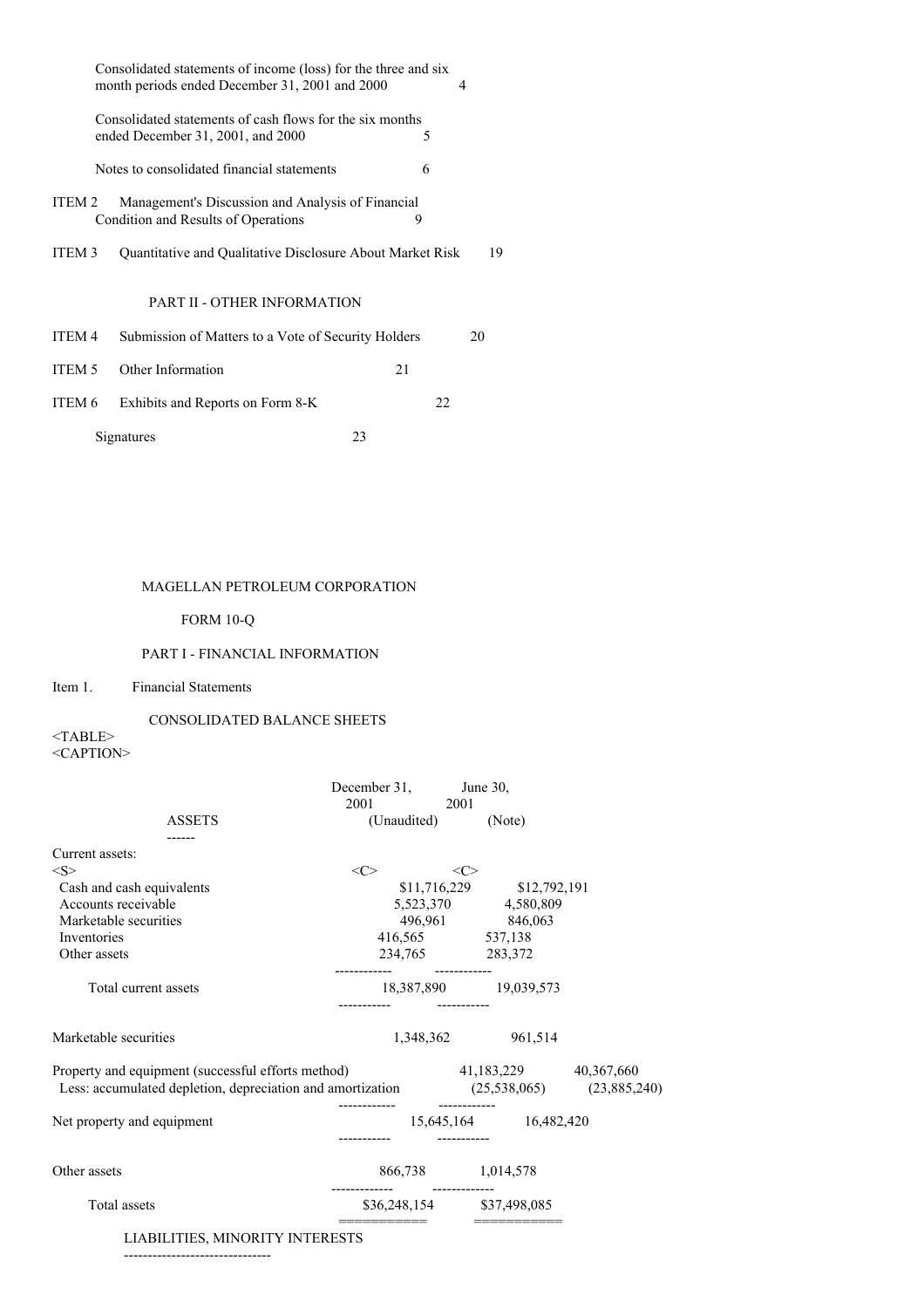# AND STOCKHOLDERS' EQUITY

| Current liabilities:                                                                       |                                                                                                           |                 |  |
|--------------------------------------------------------------------------------------------|-----------------------------------------------------------------------------------------------------------|-----------------|--|
| Accounts payable                                                                           |                                                                                                           |                 |  |
| Accrued liabilities                                                                        | $\begin{array}{cc} $2,998,340 \ 683,842 \end{array}$ $\begin{array}{cc} $1,907,672 \ 741,972 \end{array}$ |                 |  |
| Income taxes payable                                                                       | 164,142 991,571                                                                                           |                 |  |
| Total current liabilities                                                                  | 3,846,324 3,641,215                                                                                       |                 |  |
| Long term liabilities:                                                                     |                                                                                                           |                 |  |
| Deferred income taxes<br>Reserve for future site restoration costs                         | 2,773,410 3,029,180<br>1,035,964 953,210                                                                  |                 |  |
| Total long term liabilities                                                                | 3,809,374 3,982,390                                                                                       |                 |  |
| Minority interests                                                                         | 11,964,716 12,701,000                                                                                     |                 |  |
| Stockholders' equity:                                                                      |                                                                                                           |                 |  |
| Common stock, par value \$.01 per share:<br>Authorized 200,000,000 and 200,000,000 shares  |                                                                                                           |                 |  |
| Outstanding 24,607,376 and 24,698,226 shares                                               |                                                                                                           | 246,074 246,982 |  |
| Capital in excess of par value                                                             | 43,085,841 43,179,475                                                                                     |                 |  |
| Total capital                                                                              | 43, 331, 915 43, 426, 457                                                                                 |                 |  |
| Accumulated deficit                                                                        | $(16,151,079)$ $(15,842,656)$                                                                             |                 |  |
| Accumulated other comprehensive loss                                                       | $(10,553,096)$ $(10,410,321)$                                                                             |                 |  |
| Total Stockholders' equity                                                                 | 16,627,740 17,173,480                                                                                     |                 |  |
| Total liabilities, minority interests and stockholders' equity $$36,248,154$ $$37,498,085$ | ===========                                                                                               | ===========     |  |
|                                                                                            |                                                                                                           |                 |  |

 $<$ /TABLE>

Note: The balance sheet at June 30, 2001 has been derived from the audited consolidated financial statements at that date. See accompanying notes.

## MAGELLAN PETROLEUM CORPORATION

FORM 10-Q

## PART I - FINANCIAL INFORMATION

Item 1. Financial Statements

### CONSOLIDATED STATEMENTS OF INCOME (LOSS) (unaudited)

<TABLE> <CAPTION>

|                                          | Three months ended<br>December 31, |                                             |           |         | Six months ended<br>December 31. |           |           |
|------------------------------------------|------------------------------------|---------------------------------------------|-----------|---------|----------------------------------|-----------|-----------|
|                                          | 2001                               | 2000                                        |           | 2001    | 2000                             |           |           |
| Revenues:                                |                                    |                                             |           |         |                                  |           |           |
| $<\leq>$                                 | $<\infty$                          | <<>                                         |           | <<>     | <c></c>                          |           |           |
| Oil sales                                | \$                                 | 668,674 \$1,309,782 \$1,686,663 \$2,498,584 |           |         |                                  |           |           |
| Gas sales                                |                                    | 2.097.275                                   |           |         | 2,066,663 4,074,667              | 4,226,250 |           |
| Other production related revenues        |                                    | 211.135                                     |           | 201.778 | 958.160                          |           | 465,284   |
| Interest income                          |                                    | 160,983                                     |           |         | 244,427 342,673                  | 500,257   |           |
|                                          | 3,138,067                          |                                             | 3,822,650 |         | 7,062,163                        | 7.690.375 |           |
| Costs and expenses:                      |                                    |                                             |           |         |                                  |           |           |
| Production costs                         |                                    | 838,818 1,081,311 1,837,953 1,925,012       |           |         |                                  |           |           |
| Exploration and dry hole costs           |                                    |                                             |           |         | 2,565,218 1,077,295 2,732,984    |           | 1,209,280 |
| Salaries and employee benefits           |                                    |                                             | 316.254   |         | 430,526 669,075                  |           | 872,881   |
| Depletion, depreciation and amortization |                                    |                                             | 870,041   |         | 643,801 1,663,045                |           | 1,318,160 |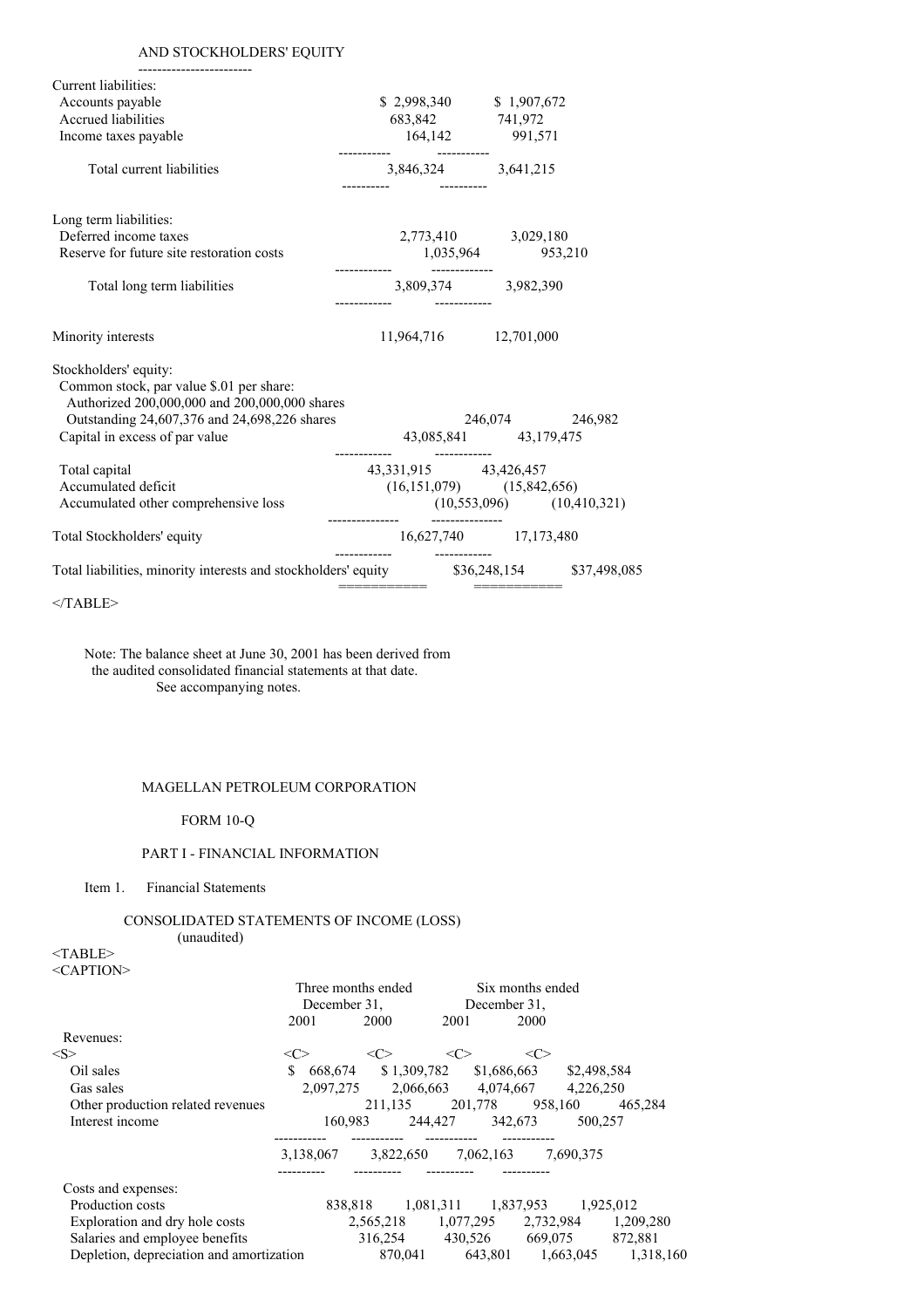| Auditing, accounting and legal services<br>Shareholder communications<br>Other administrative expenses |                          |                                                                                    |      | 57,421 54,913 166,529 156,749<br>83,028 92,875 108,724 121,297<br>222,037 193,149 454,305 430,805 |       |
|--------------------------------------------------------------------------------------------------------|--------------------------|------------------------------------------------------------------------------------|------|---------------------------------------------------------------------------------------------------|-------|
|                                                                                                        |                          | 4,952,817 3,573,870 7,632,615 6,034,184                                            |      |                                                                                                   |       |
| Income (loss) before income taxes and<br>minority interests<br>Income tax (provision) benefit          |                          | $(1,814,750)$ 248,780 $(570,452)$ 1,656,191<br>506,471 (113,611) 197,850 (592,073) |      |                                                                                                   |       |
| Income (loss) before minority interests (1,308,279) 135,169 (372,602) 1,064,118<br>Minority interests  |                          | 577,260 (156,972) 64,179 (695,071)<br>------------  ---------  ------------        |      |                                                                                                   |       |
| Net income (loss)                                                                                      |                          | $$$ (731,019) $$$ (21,803) $$$ (308,423) $$$ 369,047                               |      |                                                                                                   |       |
| Average number of shares outstanding<br>Basic                                                          |                          | 24,607,376 25,091,476 24,636,355 25,098,655                                        |      |                                                                                                   |       |
| Diluted                                                                                                | ==========<br>24,607,376 |                                                                                    |      | 25,091,476 24,636,355 25,098,655                                                                  |       |
| Net income (loss) per share( basic and diluted $\sim$ \$(.03)<br>$<$ TABLE>                            |                          |                                                                                    | $S-$ | \$(.01)                                                                                           | \$.01 |

### CONSOLIDATED STATEMENT OF CHANGES IN STOCKHOLDERS' EQUITY (Unaudited)

<TABLE> <CAPTION>

|                                                        | Number    | Capital in<br>Common |           | Accumulated<br>other |                          | excess of Accumulated comprehensive                               | Comprehensive   | income       |
|--------------------------------------------------------|-----------|----------------------|-----------|----------------------|--------------------------|-------------------------------------------------------------------|-----------------|--------------|
|                                                        | of shares | stock                | par value | deficit              | loss                     | Total                                                             | $(\text{loss})$ |              |
| <s></s>                                                | <<>       |                      | <<>       | $\langle C \rangle$  | $\langle C \rangle$      | $<\infty$                                                         | <<>             |              |
| July 1, 2001<br>Repurchase of common                   |           | 24,698,226           |           |                      |                          | \$246,982 \$43,179,475 \$(15,842,656) \$(10,410,321) \$17,173,480 |                 |              |
| stock                                                  | (90, 850) | (908)                | (93, 634) |                      |                          | (94, 542)                                                         |                 |              |
| Net loss                                               |           |                      |           | (308, 423)           | $\overline{\phantom{a}}$ | (308, 423)                                                        | $$$ (308,423)   |              |
| Foreign currency<br>translation adjustments            |           |                      |           |                      | 5,065                    | 5,065                                                             | 5,065           |              |
| Unrealized loss on<br>available-for-sale<br>securities |           |                      |           |                      | (147, 840)               | (147, 840)                                                        | (147, 840)      |              |
| Comprehensive loss                                     |           |                      |           |                      |                          |                                                                   | \$(451,198)     |              |
| December 31, 2001                                      |           | 24,607,376           |           |                      |                          | $$246,074$ $$43,085,841$ $$(16,151,079)$ $$(10,553,096)$          |                 | \$16,627,740 |

 $<$ /TABLE>

See accompanying notes.

# MAGELLAN PETROLEUM CORPORATION

FORM 10-Q

## PART I - FINANCIAL INFORMATION

December 31, 2001

# Item 1. Financial Statements

### CONSOLIDATED STATEMENTS OF CASH FLOWS (unaudited)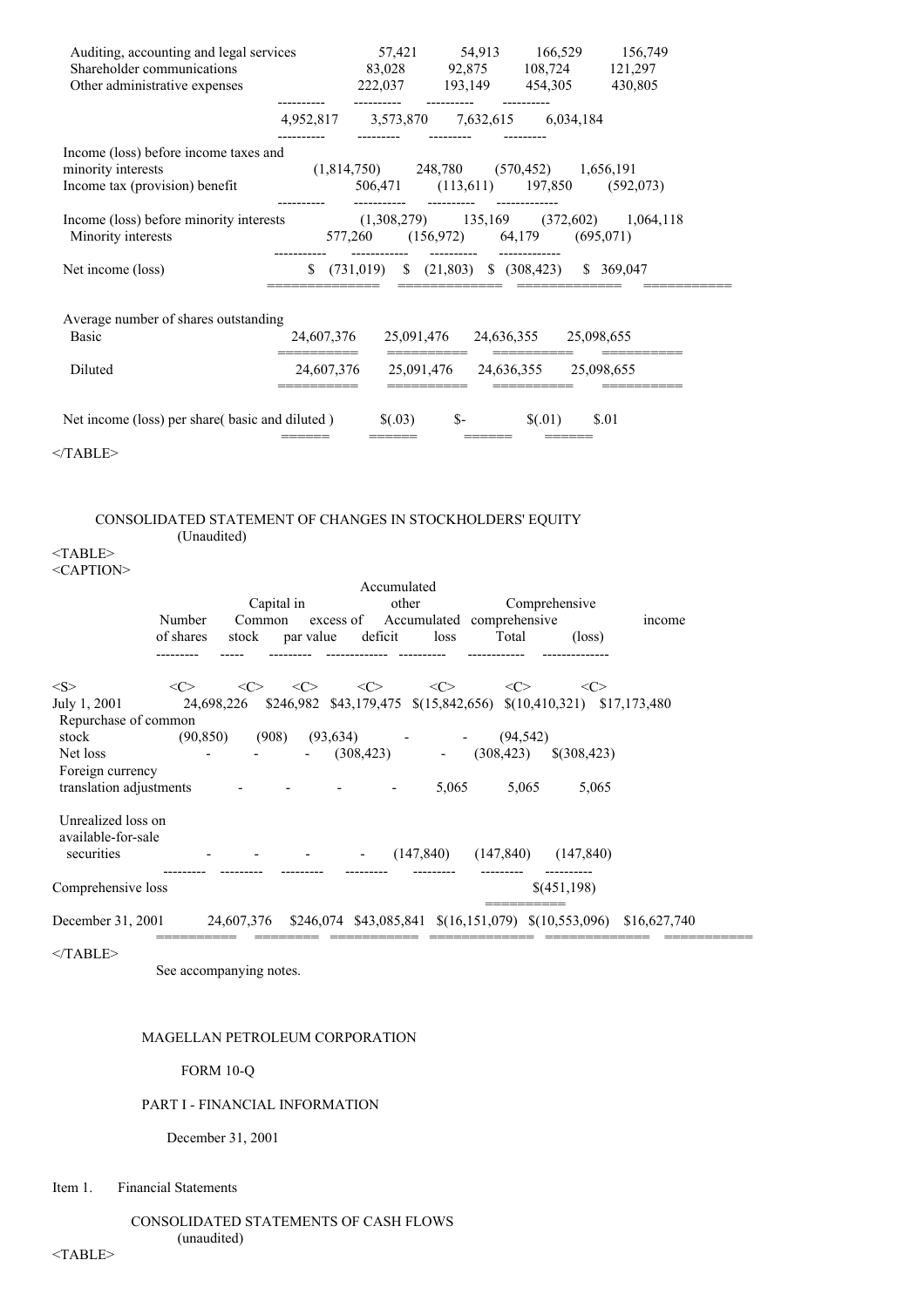| 2001<br><b>Operating Activities:</b><br>< S ><br>Net income (loss)<br>Adjustments to reconcile net income (loss)<br>to net cash provided by operating activities:<br>Depletion, depreciation and amortization<br><b>Restoration costs</b> | ------------<br>2000<br>المنفر المنادي المنفر<br>$\langle C \rangle$<br>$$^{(308,423)}$$<br>254,394 139,965<br>$(255,770)$<br>$(64,179)$ $695,071$ | $\langle C \rangle$                   | \$ 369,047<br>1,663,045 1,318,160                                                         |
|-------------------------------------------------------------------------------------------------------------------------------------------------------------------------------------------------------------------------------------------|----------------------------------------------------------------------------------------------------------------------------------------------------|---------------------------------------|-------------------------------------------------------------------------------------------|
|                                                                                                                                                                                                                                           |                                                                                                                                                    |                                       |                                                                                           |
|                                                                                                                                                                                                                                           |                                                                                                                                                    |                                       |                                                                                           |
|                                                                                                                                                                                                                                           |                                                                                                                                                    |                                       |                                                                                           |
|                                                                                                                                                                                                                                           |                                                                                                                                                    |                                       |                                                                                           |
|                                                                                                                                                                                                                                           |                                                                                                                                                    |                                       |                                                                                           |
|                                                                                                                                                                                                                                           |                                                                                                                                                    |                                       |                                                                                           |
|                                                                                                                                                                                                                                           |                                                                                                                                                    |                                       |                                                                                           |
| Deferred income taxes                                                                                                                                                                                                                     |                                                                                                                                                    |                                       |                                                                                           |
| Minority interests                                                                                                                                                                                                                        |                                                                                                                                                    |                                       |                                                                                           |
| Change in operating assets and liabilities:                                                                                                                                                                                               |                                                                                                                                                    |                                       |                                                                                           |
| Accounts receivable<br>Other assets                                                                                                                                                                                                       |                                                                                                                                                    |                                       |                                                                                           |
| Inventories                                                                                                                                                                                                                               |                                                                                                                                                    |                                       |                                                                                           |
| Income taxes payable                                                                                                                                                                                                                      |                                                                                                                                                    |                                       |                                                                                           |
| Accounts payable and accrued liabilities                                                                                                                                                                                                  | $\begin{array}{cccc} (1,763,510) & (916,147) \\ (70,141) & (10,253) \\ 38,281 & (92,466) \\ (751,378) & (527,003) \\ 1,574,634 & 165, \end{array}$ |                                       | 165,283                                                                                   |
|                                                                                                                                                                                                                                           |                                                                                                                                                    | ----------                            |                                                                                           |
| Net cash provided by operating activities                                                                                                                                                                                                 |                                                                                                                                                    |                                       | 316,953 1,141,657                                                                         |
| Investing Activities:<br>Marketable securities purchased<br>Repurchase of common stock<br>Net additions to property and equipment                                                                                                         |                                                                                                                                                    |                                       | $(37,746)$ $(216,247)$<br>$(94,542)$ $(66,198)$<br>$(707,029)$ $(1,480,6)$<br>(1,480,653) |
| Net cash (used) in investing activities                                                                                                                                                                                                   |                                                                                                                                                    | -----------<br>------------           | $(839,317)$ $(1,763,098)$                                                                 |
| Financing Activities:<br>Dividends to MPAL minority shareholders<br>Net cash (used) in financing activities                                                                                                                               |                                                                                                                                                    | (586, 379)<br>(586,379)<br>---------- | (593, 034)<br>(593, 034)                                                                  |
| Effect of exchange rate changes on cash<br>and cash equivalents                                                                                                                                                                           | 32,781 (980,189)<br>------------                                                                                                                   | -------------                         |                                                                                           |
| Net decrease in cash and cash equivalents<br>Cash and cash equivalents at beginning of year                                                                                                                                               |                                                                                                                                                    |                                       | $(1,075,962)$ $(2,194,664)$<br>12,792,191 13,890,834                                      |
| Cash and cash equivalents at end of period                                                                                                                                                                                                | ============                                                                                                                                       | ------------                          | \$11,716,229 \$11,696,170<br>===========                                                  |

 $<$ /TABLE>

See accompanying notes.

## MAGELLAN PETROLEUM CORPORATION

#### FORM 10-Q

## PART I - FINANCIAL INFORMATION

December 31, 2001

Item 1. Notes to Consolidated Financial Statements

------- ------------------------------------------

#### Note 1. Basis of Presentation ---------------------

The accompanying unaudited consolidated financial statements include the Company's 51.7% owned subsidiary, Magellan Petroleum Australia Limited ("MPAL") and have been prepared in accordance with accounting principles generally accepted in the United States, for interim financial information and with the instructions to Form 10-Q and Rule 10-01 of Regulation S-X.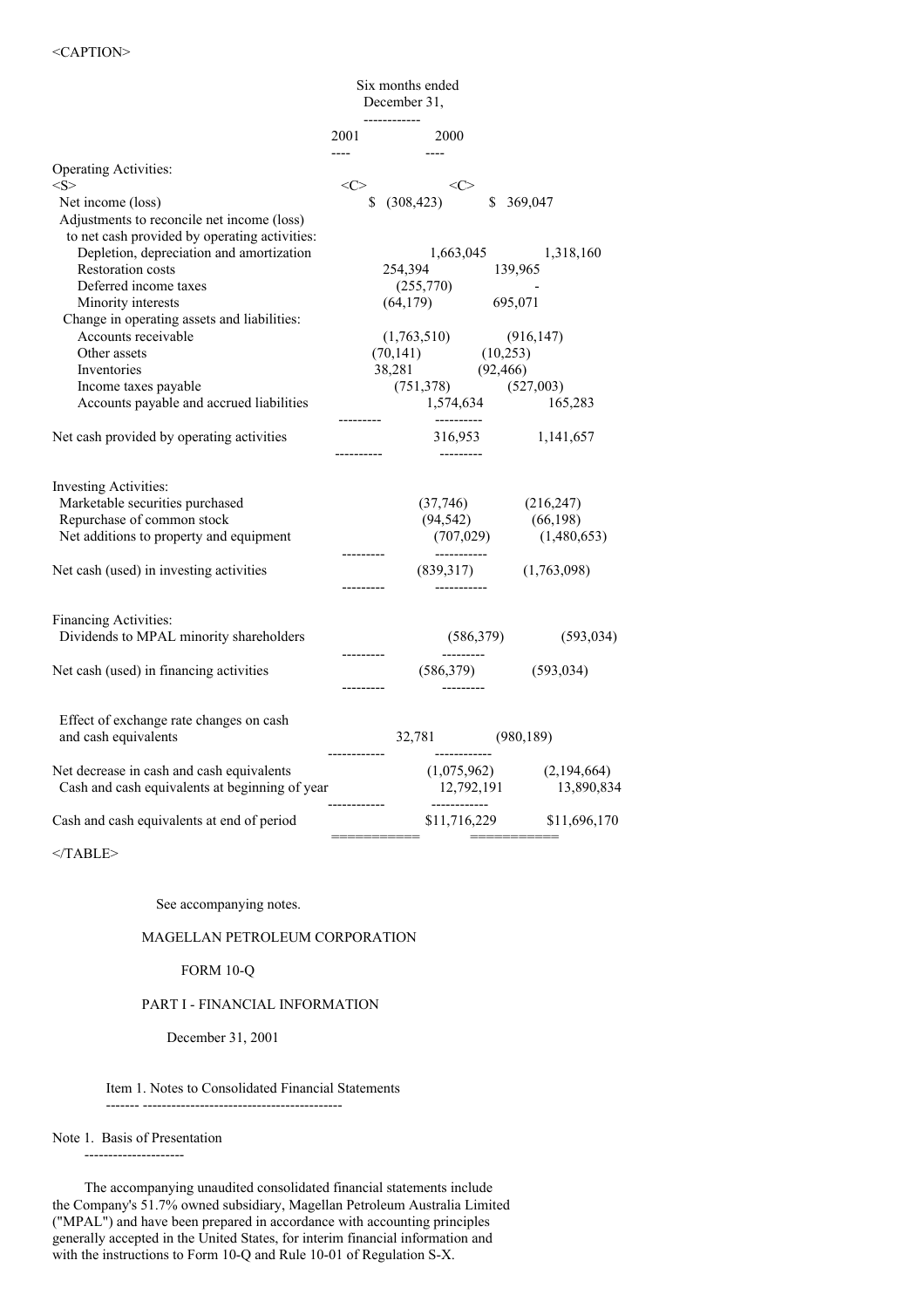Accordingly, they do not include all of the information and footnotes required by generally accepted accounting principles for complete financial statements. In the opinion of management, all adjustments considered necessary for a fair presentation have been included. All such adjustments are of a normal recurring nature. Operating results for the three and six month periods ended December 31, 2001 are not necessarily indicative of the results that may be expected for the year ending June 30, 2002. For further information, refer to the consolidated financial statements and footnotes thereto included in the Company's Annual Report on Form 10-K for the year ended June 30, 2001.

Certain amounts for the 2000 period under Operating and Investing Activities in the Consolidated Statements of Cash Flows have been reclassified to conform to the classifications in the 2001 period.

Note 2. Revenue Recognition -------------------

On January 19, 2001, the Company's carried interest account in the Kotaneelee gas field reached undisputed payout status. During the quarter ended June 30, 2001, the Company began accruing its share (2.67%) of Kotaneelee net proceeds as income. The Company began receiving regular payments of its share of Kotaneelee gas revenues during December 2001.

Prior to the Kotaneelee field reaching undisputed payout status, the operator of the Kotaneelee field had been reporting and depositing in escrow its share of the disputed amount of MPC's share of net revenues. Based on the reported data, the Company believes the total amount due MPC through June 30, 2001 production (including interest) was at least \$1.4 million. The disputed amount, which has not been included in income, represents gas processing fees claimed by the working interest partners. The trial court ruled in favor of the Company on this issue. However, in December 2001, the defendants filed a notice of appeal of the trial court's decision. Due to the uncertainty of the litigation, the Company will not accrue the \$1.4 million estimated amount due, until the uncertainty is resolved.

#### MAGELLAN PETROLEUM CORPORATION

### FORM 10-Q

### PART I - FINANCIAL INFORMATION

December 31, 2001

#### Item 1. Notes to Consolidated Financial Statements- (Cont'd) - ------- ----------------------------------------------------

Note 3. Capital

-------

During December 2000, the Company announced a stock repurchase plan to purchase up to one million shares of its common stock in the open market. At December 31, 2001, the Company had purchased 500,850 of its shares at a cost of approximately \$506,000.

Note 4. Depletion, depreciation and amortization

----------------------------------------

The operator of the Mereenie field is implementing an extensive program for additional drilling and capital improvements. The estimated cost of these proposed expenditures (MPAL share \$9 million) has been added to the costs being amortized. In addition, as the field continues to age, the cost of maintaining the field is expected to increase.

Note 5. Comprehensive income (loss)

---------------------------

Total comprehensive income (loss) during the three and six month periods ended December 31, 2001 and 2000 were as follows: <TABLE>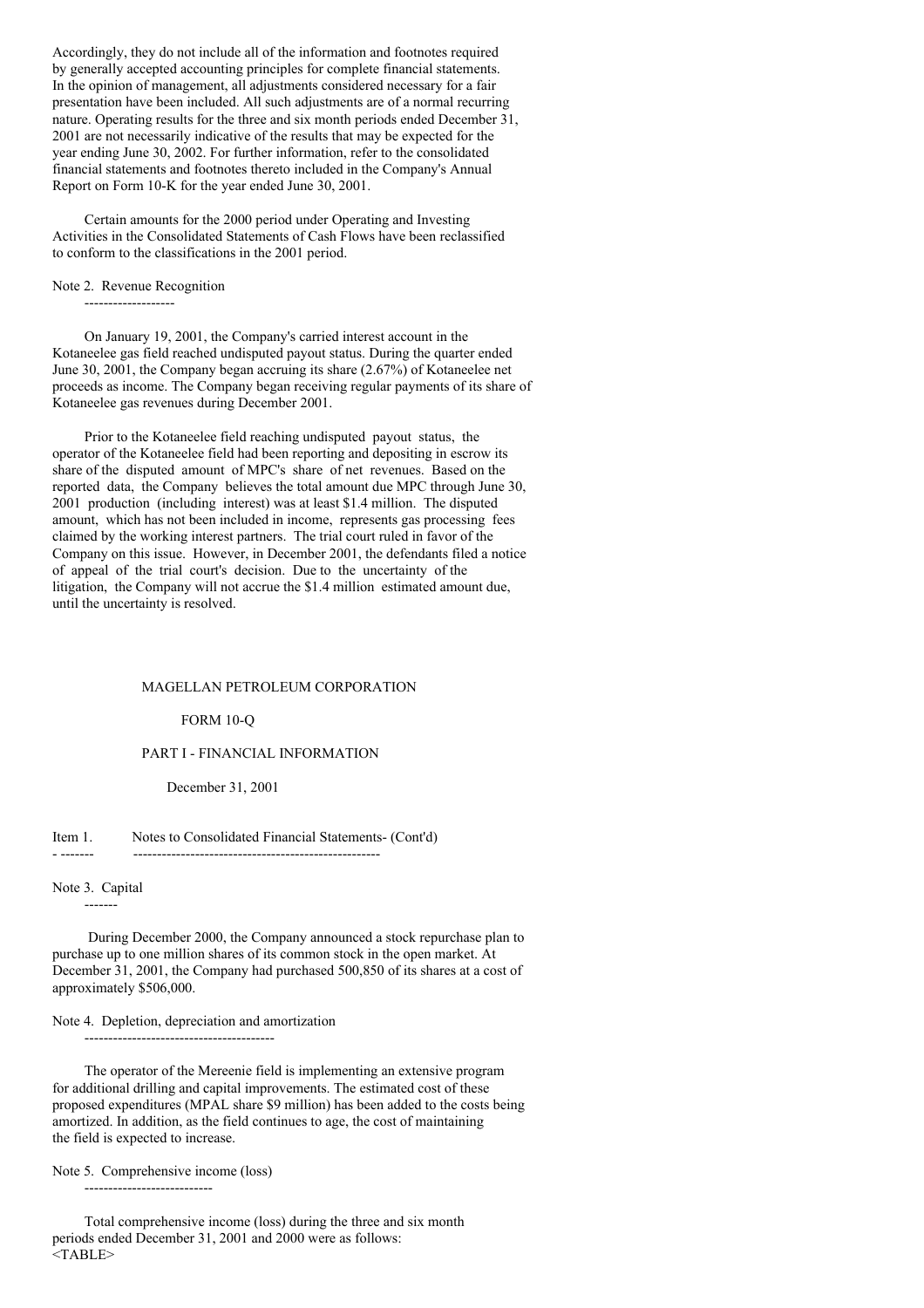|                                                   | Three months ended<br>December 31. |                          | Six months ended<br>December 31. | Accumulated<br>December 31.   |
|---------------------------------------------------|------------------------------------|--------------------------|----------------------------------|-------------------------------|
|                                                   | . - - - - - - - - - - .<br>2001    | 2001<br>2000             | 2000                             | --------<br>2001              |
| < S >                                             | <<>                                | <c><br/>&lt;&lt;&gt;</c> | $<\!\!C\!\!>$                    | $<\!\!C\!\!>$                 |
| Net income (loss)<br>Foreign currency translation | \$(731,019)                        |                          | $\{(21,803) \quad \{(308,423)\}$ | \$369,047                     |
| adjustments                                       | 661,246                            | 488,968                  | 5,065                            | (1,252,768)<br>\$(10,638,402) |
| Unrealized gain (loss) on<br>available -for-sale  |                                    |                          |                                  |                               |
| securities                                        | (92,400)                           | $\overline{\phantom{a}}$ | (147, 840)                       | 85,306                        |
| Total comprehensive                               |                                    |                          |                                  |                               |
| income (loss)                                     | \$(162, 173)                       | \$467,165                | \$(451,198)                      | \$(883,721)<br>\$(10,553,096) |
|                                                   |                                    |                          |                                  |                               |

 $<$ /TABLE>

Note 6. Pending Adoption of Accounting Standard

---------------------------------------

In June 2001, the Financial Accounting Statements Board (FASB) issued SFAS No. 143, "Accounting for Asset Retirement Obligations" (SFAS No. 143). SFAS No. 143 addresses the accounting for obligations arising from the retirement of tangible long-lived assets and expands the scope to include obligations that are identifiable by the entity upon acquisition, construction and during the operating life of a long-lived asset. The statement requires asset retirement obligations (AROs) to be initially measured at fair value at the time the obligation is incurred. SFAS No. 143 is effective for the Company's 2003 fiscal year. The Company is currently assessing SFAS No. 143 and the accounting for future site restoration

### MAGELLAN PETROLEUM CORPORATION

FORM 10-Q

### PART I - FINANCIAL INFORMATION

December 31, 2001

Item 1. Notes to Consolidated Financial Statements- (Cont'd)

- ------- ----------------------------------------------------

costs to determine whether there will be any significant effect on earnings or the financial condition of the Company.

Note 7. Investment in MPAL ------------------

During fiscal 2002, MPC has purchased 175,209 shares of MPAL at an approximate cost of \$179,000 and increased its ownership in MPAL from 51.3% to 51.7%.

#### Note 8. Earnings per share

------------------

Earnings per common share are based upon the weighted average number of common and common equivalent shares outstanding during the period. The Company's basic and diluted calculations of EPS are the same for the three and six month periods ended December 30, 2001 and 2000 because the exercise of options is not assumed in calculating diluted EPS, as the result would be anti-dilutive. The exercise price of outstanding stock options exceeded the average market price of the common stock during the 2002 and 2001 periods.

Note 9. Segment Information -------------------

The Company has two reportable segments, MPC and its subsidiary, MPAL.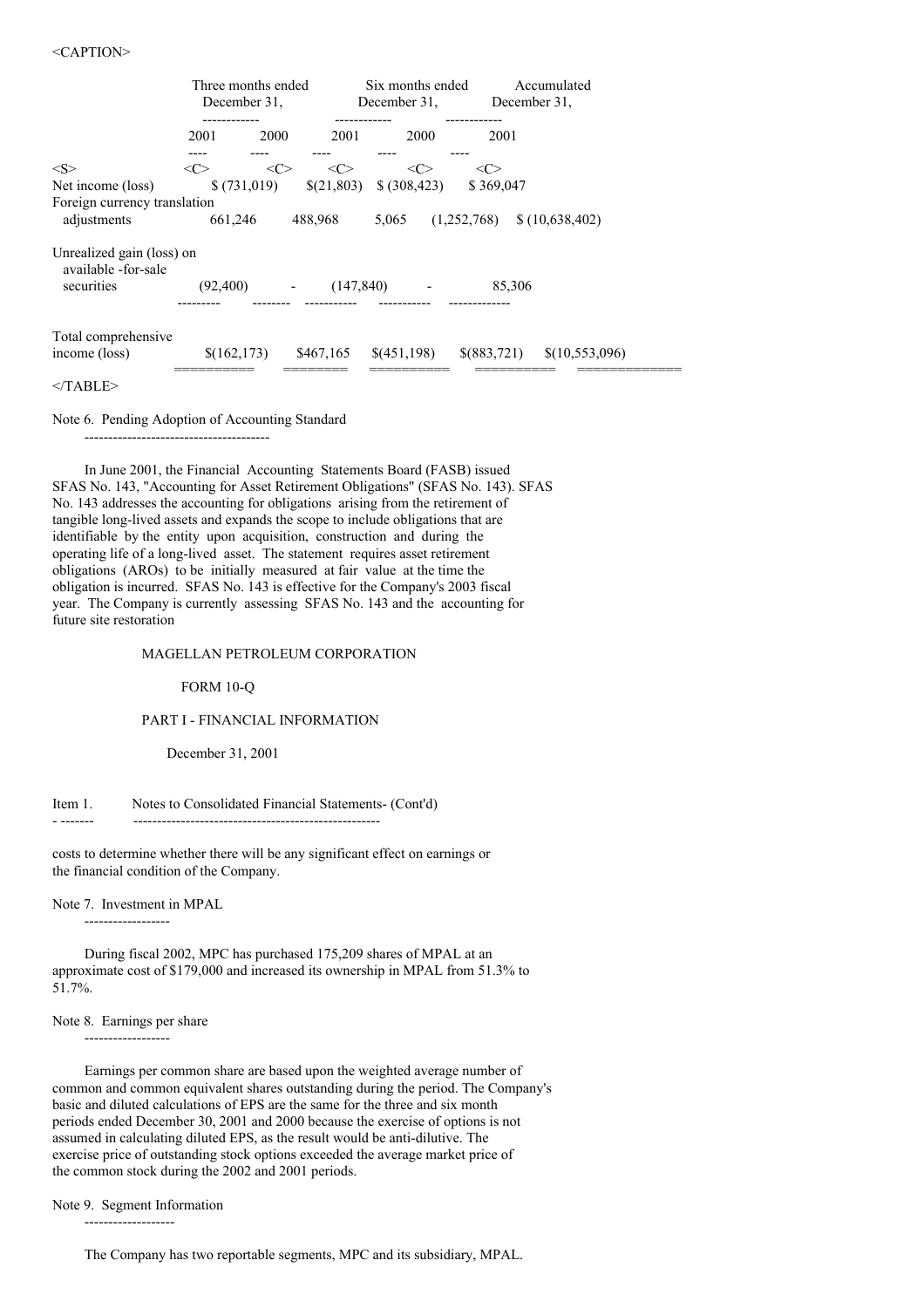Each company is in the same business; MPAL is also a publicly held company with its shares traded on the Australian Stock Exchange. MPAL issues separate audited consolidated financial statements and operates independently of MPC. Segment information (in thousands) for the Company's two operating segments is as follows:

#### <TABLE> <CAPTION>

|                             | Three months ended |       |         | Six months ended |              |               |         |         |  |
|-----------------------------|--------------------|-------|---------|------------------|--------------|---------------|---------|---------|--|
|                             | December 31,       |       |         |                  | December 31, |               |         |         |  |
|                             | 2001               |       | 2000    |                  | 2001         |               | 2000    |         |  |
| Revenues:                   |                    |       |         |                  |              |               |         |         |  |
| $<\!\!S\!\!>$               | <( '>              |       |         |                  | $\ll$        |               | <( '>   |         |  |
| <b>MPC</b>                  | S.                 | 764   |         |                  |              | \$ 667 \$ 919 | S.      | 711     |  |
| <b>MPAL</b>                 |                    | 2.998 |         | 3,777            |              | 6,767         |         | 7.600   |  |
| Intersegment dividend       |                    |       | (624)   |                  | (621)        |               | (624)   | (621)   |  |
| Total consolidated revenues |                    |       | \$3,138 |                  | \$3,823      |               | \$7,062 | \$7,690 |  |

| Net income (loss):             |       |         |       |       |      |        |          |       |     |
|--------------------------------|-------|---------|-------|-------|------|--------|----------|-------|-----|
| MPC.                           | 507   |         | \$435 |       |      | \$ 384 |          | 262   |     |
| <b>MPAL</b>                    | (614) |         | 164   |       |      | (68)   |          | 728   |     |
| Intersegment dividend          | (624) |         |       | (621) |      | (624)  |          | (621) |     |
|                                |       |         |       |       |      |        |          |       |     |
| Consolidated net income (loss) |       | \$(731) |       | S     | (22) |        | \$ (308) |       | 369 |
|                                |       |         |       |       |      |        |          |       |     |

 $<$ /TABLE>

## MAGELLAN PETROLEUM CORPORATION

#### FORM 10-Q

#### PART I - FINANCIAL INFORMATION

#### December 31, 2001

### Item 1. Notes to Consolidated Financial Statements- (Cont'd)

#### Note 10. Unrealized Gain on Securities Held for Investment

- ------- ----------------------------------------------------

-------------------------------------------------

During August 1999, MPC sold its interest in the Tapia Canyon, California heavy oil project for its approximate cost of \$101,000 and received shares of stock in the purchaser. During late December 2000, the purchaser became a public company (Sefton Resources, Inc) which is listed on the London Stock Exchange. At December 31, 2001, MPC owned approximately 2.8% of Sefton Resources, Inc. with a fair market value of \$178,640 and a cost of \$93,334. The \$85,306 has been recorded as unrealized gain on available-for-sale securities.

#### Note 11. Change in Estimate

------------------

During the three months ended September 30, 2001, MPAL recorded an additional amount of gas pipeline tariff revenue of approximately \$595,000 to reflect a resolution of a dispute regarding the calculation of the pipeline tariffs.

Note 12. Exploration and Dry Hole Costs

-------------------------------

The 2001 and 2000 costs related primarily to the exploration work being performed on MPAL's offshore Western Australia properties. The costs in 2001 include the dry hole costs (a total of \$2.3 million) of the Carbine-1 and the Marabou-1 wells which were drilled in the Browse Basin offshore Western Australia.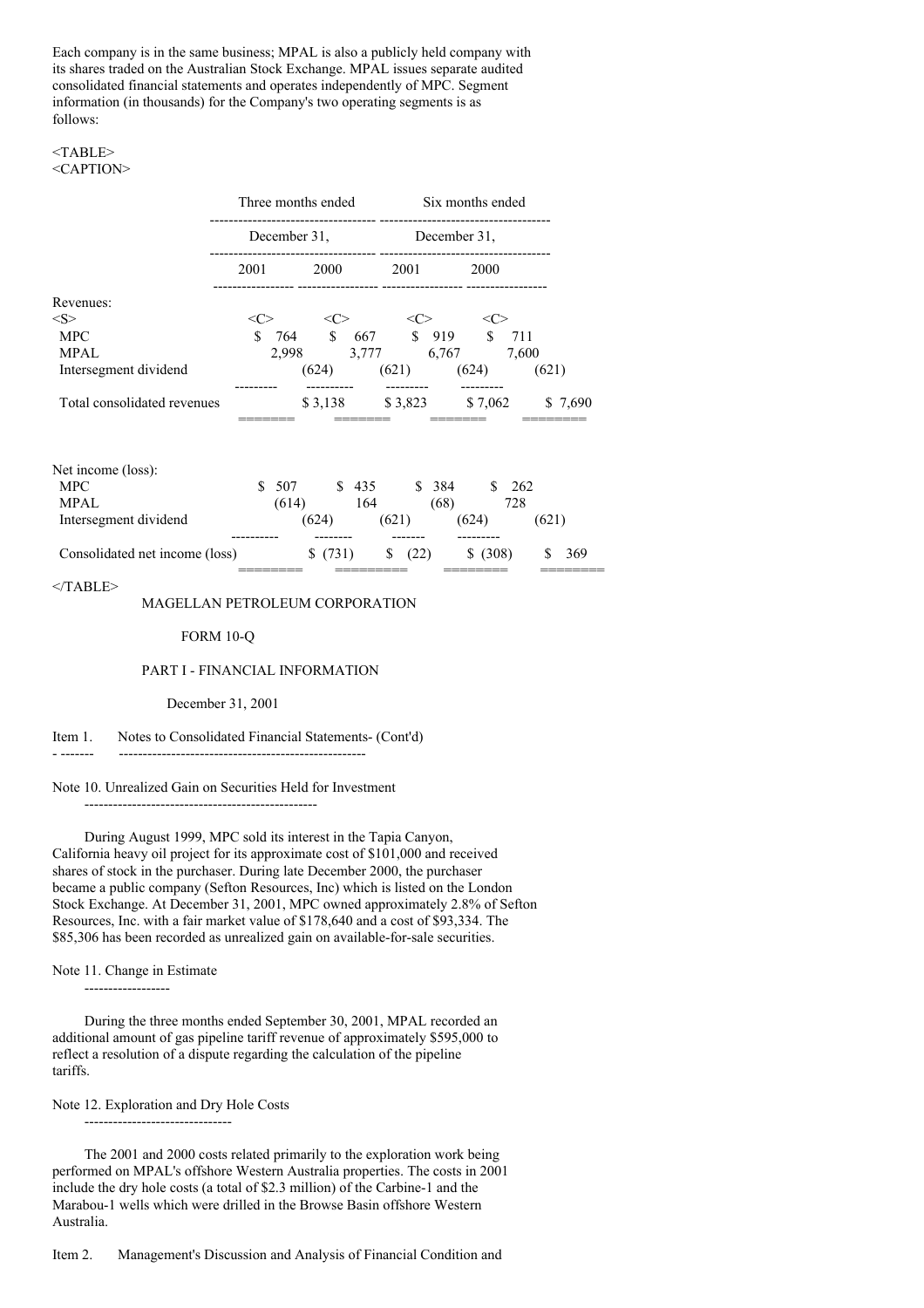Results of Operations ---------------------

- ------- ---------------------------------------------------------------

Statements included in Management's Discussion and Analysis of Financial Condition and Results of Operations which are not historical in nature are intended to be, and are hereby identified as, "forward looking statements" for purposes of the "Safe Harbor" Statement under the Private Securities Litigation Reform Act of 1995. The Company cautions readers that forward looking statements are subject to certain risks and uncertainties that could cause actual results to differ materially from those indicated in the forward looking statements.

The Company follows the successful efforts method of accounting for its oil and gas operations. Under this method, the costs of successful wells, development dry holes and productive leases are capitalized and amortized on a units-of-production basis over the life of the related reserves. Also, the cost of drilling a dry hole is written off immediately. Other exploration costs, including geological and geophysical expenses, leasehold expiration costs and delay rentals, are expensed as incurred. An active exploration program may result in greater exploration and dry hole costs. Therefore, the results of operations may vary

#### MAGELLAN PETROLEUM CORPORATION

### FORM 10-Q

### PART I - FINANCIAL INFORMATION

#### December 31, 2001

### Item 2. Management's Discussion and Analysis of Financial Condition and

---------------------------------------------------------------

Results of Operations (Cont'd) ------------------------------

materially from quarter to quarter. During the quarter ending December 31, 2001, MPAL participated in the drilling of two wells offshore Western Australia. MPAL's share of the cost of these wells, which was approximately \$2.3 million, has been written off, as the wells were unsuccessful in finding oil or gas. MPAL expects to participate in the drilling of three wells in the Cooper Basin of South Australia beginning in April 2002. MPAL's share of the cost of these wells is expected to be approximately \$750,000.

During the quarter ended June 30 2001, the Company began accruing its share (2.67%) of Kotaneelee net proceeds as income. The Company began receiving regular payments of its share of Kotaneelee gas revenues during December 2001.

Prior to the Kotaneelee field reaching undisputed payout status, the operator of the Kotaneelee field had been reporting and depositing in escrow its share of the disputed amount of MPC's share of net revenues. Based on the reported data, the Company believes the total amount due MPC through June 30, 2001 production (including interest) was at least \$1.4 million. The disputed amount, which has not been included in income, represents gas processing fees claimed by the working interest partners. The trial court ruled in favor of the Company on this issue. However, in December 2001, the defendants filed a notice of appeal of the trial court's decision. Due to the uncertainty of the litigation, the Company will not accrue the \$1.4 million estimated amount due, until the uncertainty is resolved.

The Company's Annual Report on Form 10-K for the year ended June 30, 2001 should be read for a detailed discussion of the Kotaneelee litigation.

In June 2001, the Financial Accounting Statements Board (FASB) issued SFAS No. 143, "Accounting for Asset Retirement Obligations" (SFAS No. 143). SFAS No. 143 addresses the accounting for obligations arising from the retirement of tangible long-lived assets and expands the scope to include obligations that are identifiable by the entity upon acquisition, construction and during the operating life of a long-lived asset. The statement requires asset retirement obligations (AROs) to be initially measured at fair value at the time the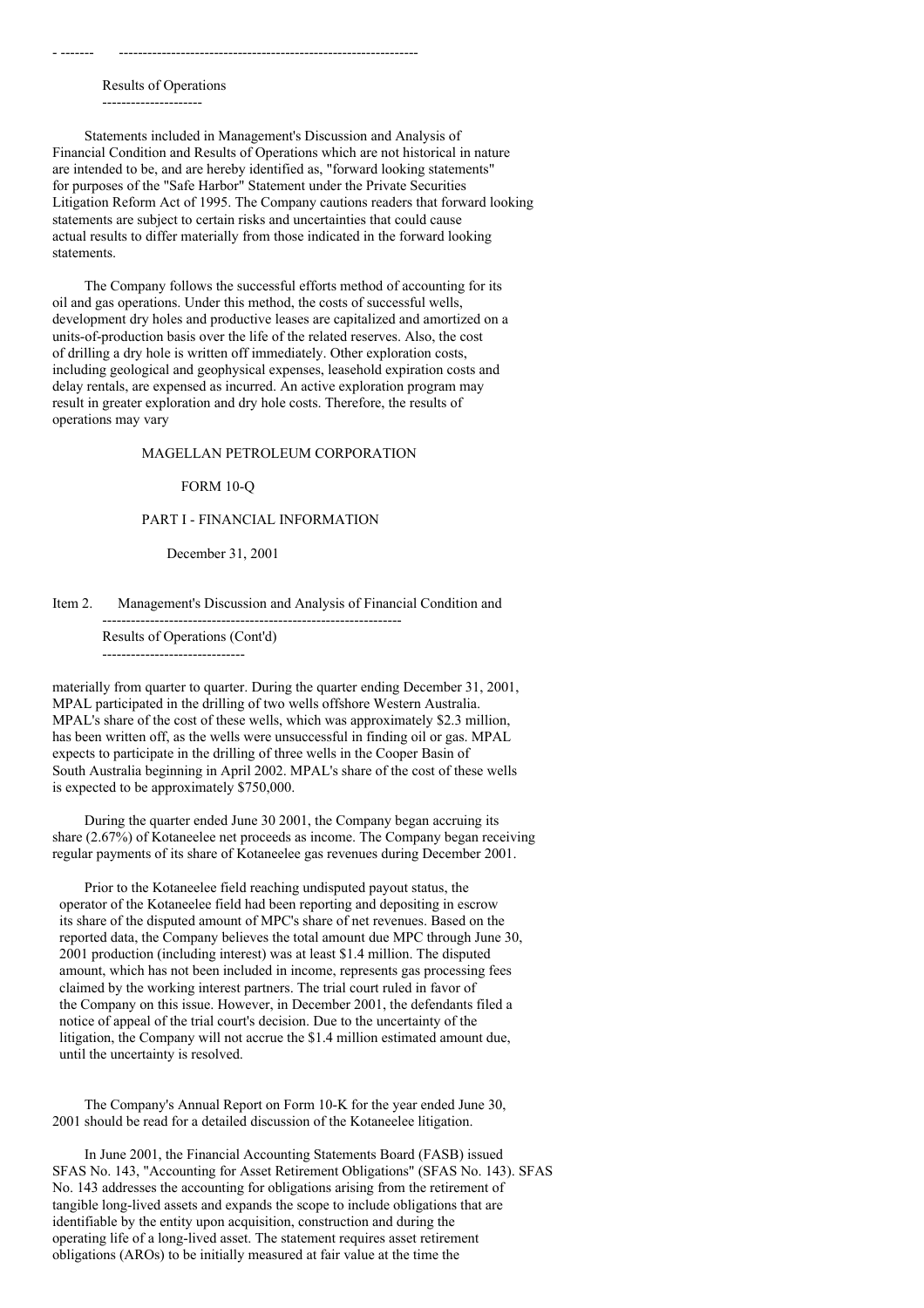obligation is incurred. SFAS No. 143 is effective for the Company's 2003 fiscal year. The Company is currently assessing SFAS No. 143 and the accounting for future site restoration costs to determine whether there will be any significant effect on earnings or the financial condition of the Company.

#### MAGELLAN PETROLEUM CORPORATION

#### FORM 10-Q

### PART I - FINANCIAL INFORMATION

---------------------------------------------------------------

December 31, 2001

Item 2. Management's Discussion and Analysis of Financial Condition and

Results of Operations (Cont'd) ------------------------------

Liquidity and Capital Resources - -------------------------------

#### Consolidated

At December 31, 2001, the Company on a consolidated basis had approximately \$13.6 million in cash and cash equivalents and marketable securities.

A summary of the major changes in cash and cash equivalents during the six month period ended December 31, 2001 is as follows:

| Cash and cash equivalents at beginning of period | \$12,792,000 |
|--------------------------------------------------|--------------|
| Net cash provided by operations                  | 317,000      |
| Marketable securities purchased                  | (38,000)     |
| Net additions to property and equipment          | (707,000)    |
| Repurchase of common stock                       | (95,000)     |
| Dividends to MPAL minority shareholders          | (586,000)    |
| Effect of exchange rate changes                  | 33,000       |
|                                                  |              |
| Cash and cash equivalents at end of period       | \$11,716,000 |
|                                                  |              |

## As to MPC

- ---------

At December 31, 2001, MPC, on an unconsolidated basis, had working capital of approximately \$2.1 million. MPC's current cash position, its annual MPAL dividend and the anticipated revenue from the Kotaneelee field should be adequate to meet its current cash requirements. MPC has in the past invested and may in the future invest substantial portions of its cash to maintain its majority interest in its subsidiary, MPAL. During fiscal 2002, MPC purchased 175,209 shares of MPAL's stock at a cost of approximately \$179,000 and increased its ownership in MPAL from 51.3% to 51.7%.

During November 2001, MPC received a dividend from MPAL of approximately \$624,000, which was added to MPC's working capital.

During December 2000, MPC announced a stock repurchase plan to purchase up to one million shares of its common stock in the open market. At December 31, 2001, MPC had purchased 500,850 of its shares at a cost of approximately \$506,000.

### MAGELLAN PETROLEUM CORPORATION

#### FORM 10-Q

### PART I - FINANCIAL INFORMATION

December 31, 2001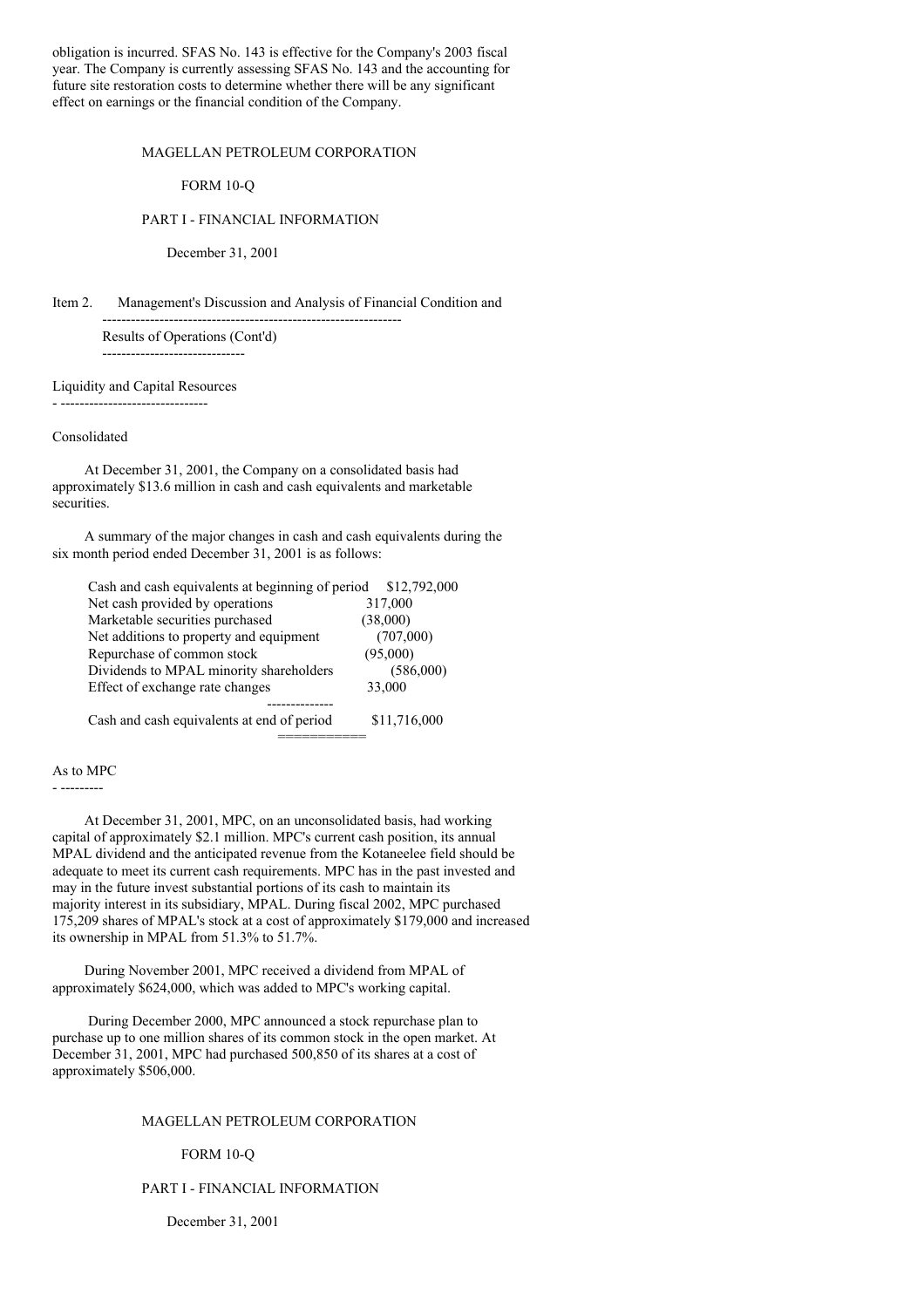### Item 2. Management's Discussion and Analysis of Financial Condition and

--------------------------------------------------------------- Results of Operations (Cont'd) ------------------------------

### As to MPAL

- ----------

At December 31, 2001, MPAL had working capital of approximately \$12.5 million. MPAL has budgeted approximately \$4.5 million for specific exploration projects in the fiscal year 2002 as compared to the \$2.3 million expended during fiscal 2001. However, the total amount to be expended may vary depending on when various projects reach the drilling phase. The current composition of MPAL's oil and gas reserves are such that MPAL's future revenues in the long term are expected to be derived from the sale of gas in Australia. MPAL's current contracts for the sale of Palm Valley and Mereenie gas will expire during fiscal year 2009. Unless MPAL is able to obtain additional contracts for its remaining gas reserves or be successful in its exploration program, its revenues will be materially reduced after 2009.

The following is a summary of MPAL's required and contingent commitments for exploration expenditures for the five year period ending June 30, 2006. MPAL has made its required expenditures for the fiscal year ending June 30, 2002. The contingent amounts will be dependent on such factors as the results of the current program to evaluate the exploration permits, drilling results and MPAL's financial position.

|                    | Required     | Contingent   |              |  |
|--------------------|--------------|--------------|--------------|--|
| <b>Fiscal Year</b> | Expenditures | Expenditure  | Total        |  |
|                    |              |              |              |  |
| 2003               | \$2,175,000  | \$8,431,000  | \$10,606,000 |  |
| 2004               | 1,145,000    | 2,666,000    | 3,811,000    |  |
| 2005               | 924.000      | 5.566.000    | 6,490,000    |  |
| 2006               |              | 1,100,000    | 1,100,000    |  |
|                    |              |              |              |  |
| Total              | \$4,244,000  | \$17,763,000 | \$22,007,000 |  |
|                    |              |              |              |  |

MPAL expects to fund its exploration costs through its cash and cash equivalents and its cash flow from its Australian operations. MPAL also expects that it will seek partners to share the above exploration costs. If MPAL's efforts to find partners are unsuccessful, it may be unable or unwilling to complete the contemplated exploration program for some of its properties.

### MAGELLAN PETROLEUM CORPORATION

#### FORM 10-Q

#### PART I - FINANCIAL INFORMATION

December 31, 2001

Item 2. Management's Discussion and Analysis of Financial Condition and

--------------------------------------------------------------- Results of Operations (Cont'd) ------------------------------

Results of Operations

---------------------

Three months ended December 31, 2001 vs. December 31, 2000 - ----------------------------------------------------------

The components of consolidated net loss for the comparable periods were as follows:

Three months ended December 31,

------------------------------- 2001 2000 ------------ -------------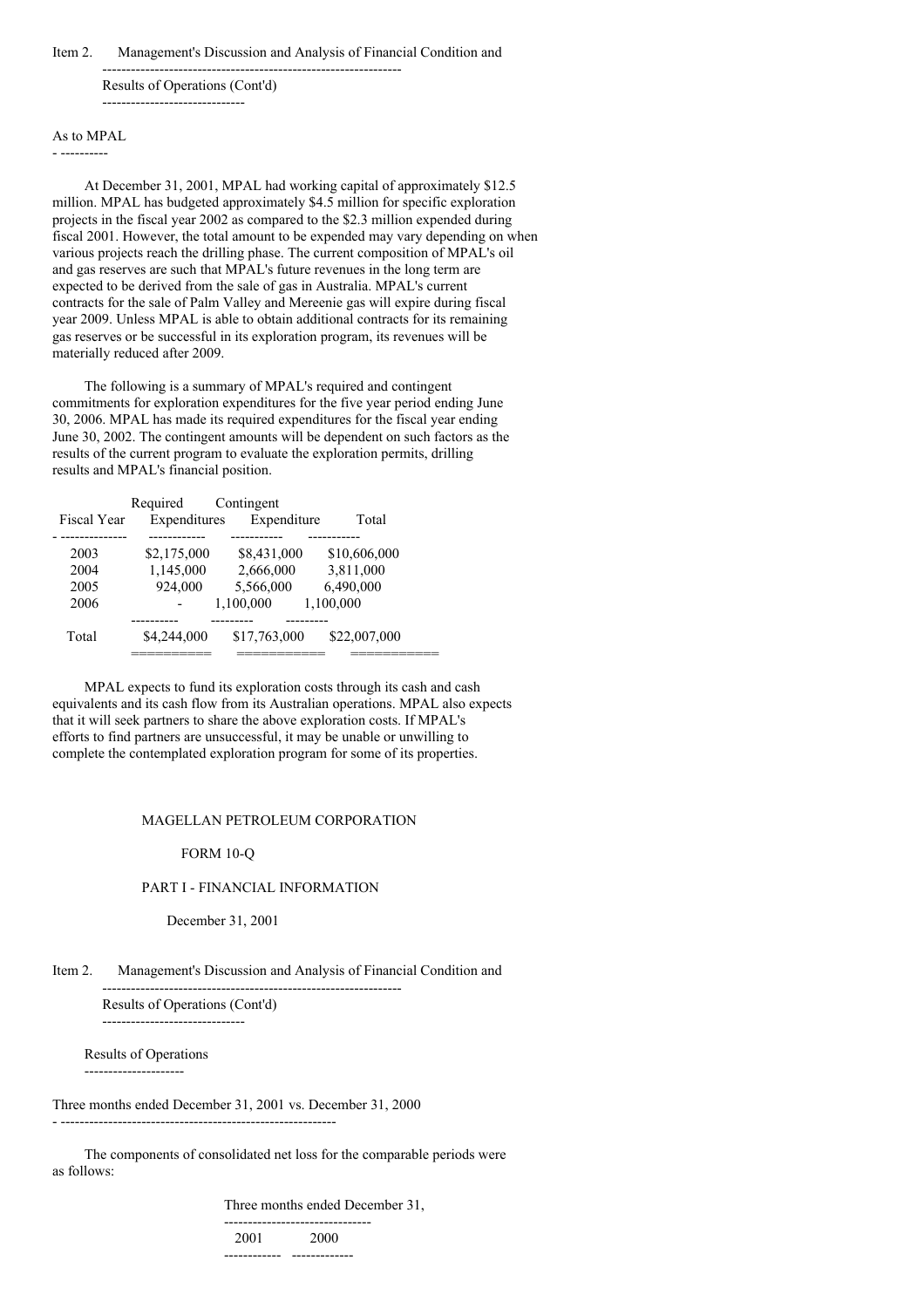| MPC unconsolidated pretax loss<br>MPC income tax expense<br>Share of MPAL pretax income (loss) | (90, 540)<br>(26,929)<br>(888, 754) | \$(186,225)          | 222,545   |
|------------------------------------------------------------------------------------------------|-------------------------------------|----------------------|-----------|
| Share of MPAL income tax (provision) benefit                                                   |                                     | 275,204              | (58, 123) |
| Consolidated net loss                                                                          | \$(731,019)                         | $\frac{(21,803)}{2}$ |           |
| Net loss per share (basic & diluted)                                                           | \$ (.03)                            |                      |           |

### Revenues

--------

Oil sales decreased 49% in the current quarter to \$669,000 from \$1,310,000 in 2000 because of a 34% decrease in oil prices, the 4% Australian foreign exchange rate decrease discussed below and a 17% decrease in the number of units sold. Oil unit sales are expected to continue to decline unless additional development wells are drilled to maintain production levels. MPAL is dependent on the operator (65% control) of the Mereenie field to maintain production. Oil unit sales (before deducting royalties) in barrels ("bbls") and the average price per barrel sold during the periods indicated were as follows:

| Three months ended December 31, |               |             |               |           |
|---------------------------------|---------------|-------------|---------------|-----------|
|                                 | 2001 Sales    |             | 2000 Sales    |           |
|                                 | Average price |             | Average price |           |
| bbls                            | per bbl       | <b>Bbls</b> | per bbl       |           |
|                                 |               |             |               |           |
| Australia-Mereenie              | 39.275        | A.\$36.92   | 47.112        | A.\$56.20 |

Gas sales increased 1% to \$2,097,000 in 2001 from \$2,067,000 in 2000 primarily because of a 3% increase in the volume of gas sold which were partially offset by the 4% Australian foreign exchange rate decrease discussed below. In addition, gas sales in 2001 include \$108,000 (none in 2000) of gas sales from the Kotaneelee field for the production period July - September 2001. The volumes in billion cubic feet ("bcf") (before deducting royalties) and the average price of gas per thousand cubic feet ("mcf") sold during the periods indicated were as follows:

### MAGELLAN PETROLEUM CORPORATION

### FORM 10-Q

### PART I - FINANCIAL INFORMATION

December 31, 2001

#### Item 2. Management's Discussion and Analysis of Financial Condition and

- ------- ---------------------------------------------------------------

Results of Operations (Cont'd) ------------------------------

> Three months ended December 31,<br>01 Sales 2000 Sales 2001 Sales bcf Average price per mcf bcf Average price per mcf

|                             |       | (A.S) |       | $(A.\$)$ |      |
|-----------------------------|-------|-------|-------|----------|------|
| Australia: Palm Valley      |       |       |       |          |      |
| Alice Springs contract. 252 |       |       | 2.97  | -287     | 3.14 |
| 571. Darwin contract        |       |       | 2.03  | -520     | 2.07 |
| Australia: Mereenie         |       |       |       |          |      |
| Darwin contact              | .840  |       | 2.41  | .891     | 2.60 |
| Other                       | .111  | 3.40  |       | .019     | 3.37 |
|                             |       |       |       |          |      |
| Total                       | 1.774 |       | 1.717 |          |      |
|                             |       |       |       |          |      |

Other production related revenues increased 5% to \$211,000 in 2001 from \$202,000 in 2000. Other production related revenues are primarily MPAL's share of gas pipeline tariff revenues.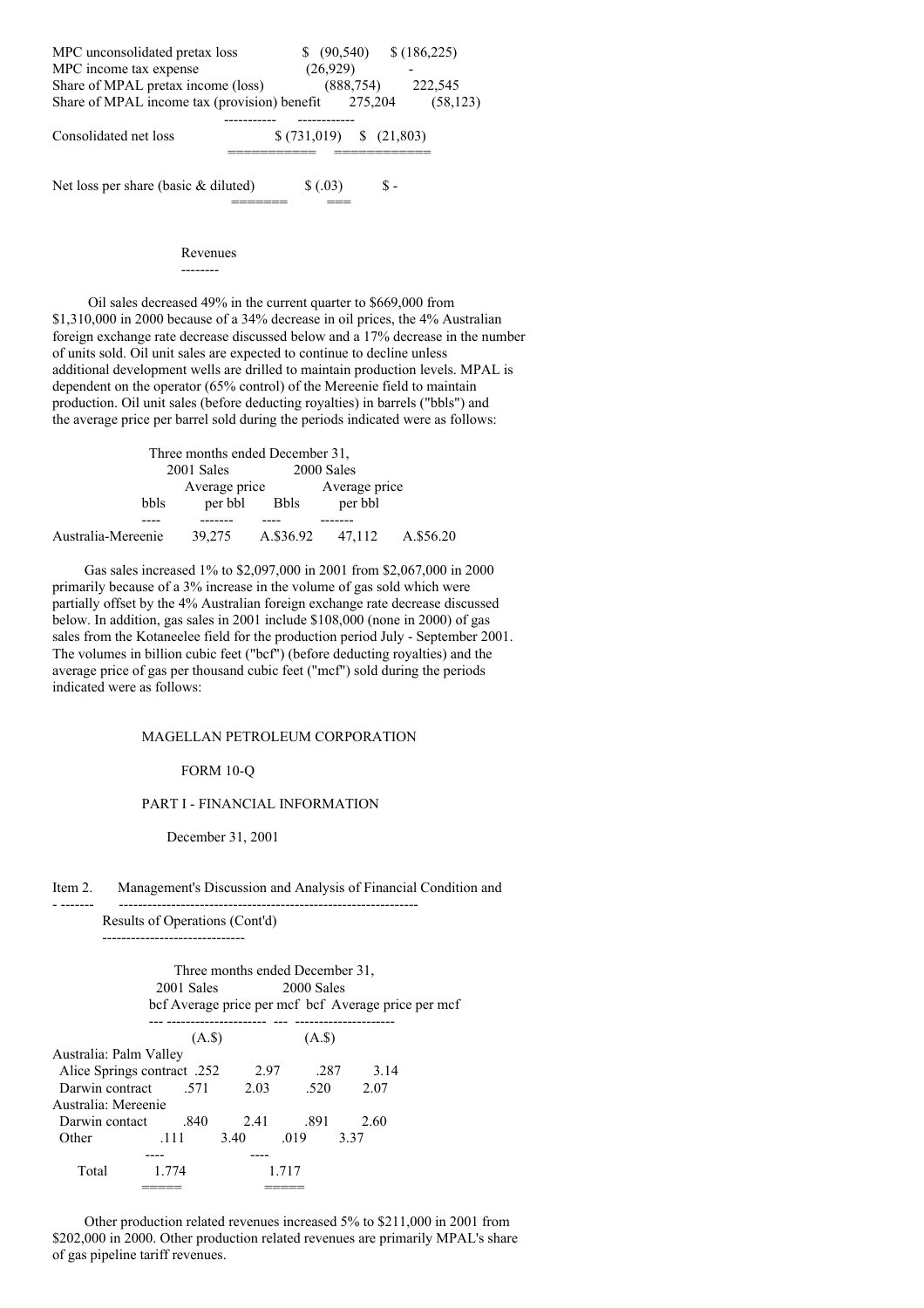Interest income decreased 34% to \$161,000 in 2001 from \$244,000 in 2000 because of the 4% Australian foreign exchange rate decrease discussed below and lower interest rates.

Costs and Expenses

------------------

Production costs decreased 22% in 2001 to \$839,000 from \$1,081,000 in 2000 primarily because of the efforts to control the costs to operate the Palm Valley and Mereenie fields.

Exploration and dry hole costs increased 138% to \$2,565,000 in 2001 from \$1,077,000 in 2000. The 2001 and 2000 costs related primarily to the exploration work being performed on MPAL's offshore Western Australia properties. The costs in 2001 include the dry hole costs (a total of \$2.3 million) of the Carbine-1 and the Marabou-1 wells which were drilled in the Browse Basin offshore Western Australia.

Salaries and employee benefits decreased 27% to \$316,000 in 2001 from \$431,000 in 2000 because of the 4% decrease in the Australian foreign exchange rate as discussed below and a decrease in payroll costs in Australia.

Depletion, depreciation and amortization increased 35% from \$644,000 in 2000 to \$870,000 in 2001. The increase in DD&A was partially offset by the 4% decrease in the Australian exchange rate discussed below. The operator of the Mereenie field has implemented an extensive program for additional drilling and capital improvements. The estimated cost of these expenditures increased the amount of depletion by approximately

## MAGELLAN PETROLEUM CORPORATION

FORM 10-Q

### PART I - FINANCIAL INFORMATION

December 31, 2001

Item 2. Management's Discussion and Analysis of Financial Condition and

------- ----------------------------------------------------------------

Results of Operations (Cont'd)

------------------------------

\$84,000 in the 2001 period. In addition, there was a 25% net decrease in the reserve base used to calculate the depletion rate during the 2001 period which also increased DD&A expense.

Auditing, accounting and legal expenses increased 5% from \$55,000 in 2000 to \$57,000 in 2001 primarily because of an increase in MPAL's legal costs in Australia.

Shareholder communications decreased 11% from \$93,000 in 2000 to \$83,000 in 2001 because of the Company's efforts to reduce costs.

Other administrative expenses increased 15% from \$193,000 in 2000 to \$222,000 in 2001 because of the reduction in the amount of overhead that MPAL, as operator, was able to charge its partners during 2001 period.

> Income Taxes  $-$

Income tax expense decreased in 2001 to a tax benefit of \$506,000 from a \$114,000 tax provision in 2000. The components of tax income expense between MPC and MPAL were as follows:

|                                   | 2001 | 2000      |       |
|-----------------------------------|------|-----------|-------|
|                                   |      |           |       |
| Pretax consolidated income (loss) |      | \$(1,815) | - 249 |
| MPC's losses not recognized       |      | 91        | 186   |
| Permanent differences             |      | (53)      | (99)  |
|                                   |      |           |       |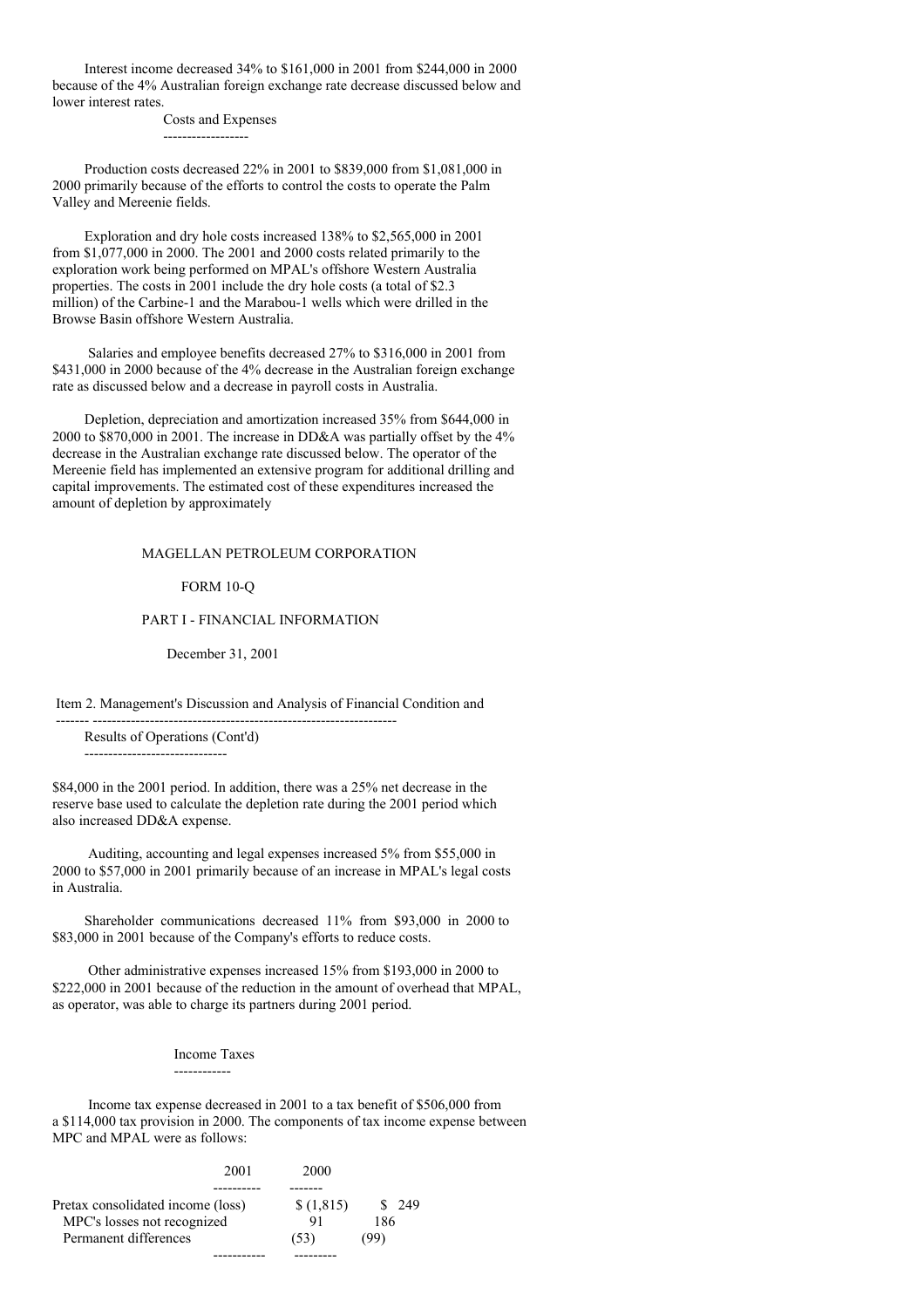| Book taxable income (loss)                                         | \$336<br>(1,777)                                                              |
|--------------------------------------------------------------------|-------------------------------------------------------------------------------|
| Australian tax rate                                                | $30\%$ $34\%$                                                                 |
| Australian income tax benefit (provision) \$ 533<br>MPC income tax | \$(114)<br>(27)                                                               |
|                                                                    | Consolidated income tax benefit (provision) $\frac{1}{2}$ 506 $\frac{114}{2}$ |
| Current income tax (provision)<br>Deferred income tax benefit      | $\frac{1}{2}$ (27) $\frac{114}{2}$<br>533                                     |
|                                                                    | Consolidated income tax benefit (provision) $\$ 506 \$<br>(114)               |
| Effective tax rate                                                 | $(28)\%$<br>46%                                                               |

### MAGELLAN PETROLEUM CORPORATION

### FORM 10-Q

### PART I - FINANCIAL INFORMATION

### December 31, 2001

#### Item 2. Management's Discussion and Analysis of Financial Condition and - ------- ---------------------------------------------------------------

Results of Operations (Cont'd) ------------------------------

MPAL's loss during the 2001 period resulted in the income tax benefit. MPC's 2001 income tax represents the 25% Canadian withholding tax on its Kotaneelee carried interest net proceeds. Australia enacted corporate tax rate

reductions for the fiscal year ending June 30, 2002 reducing the rate from 34% to 30%.

Exchange Effect

---------------

The value of the Australian dollar relative to the U.S. dollar increased to \$.5104 at December 31, 2001 compared to a value of \$.4914 at September 30, 2001. This resulted in a \$661,000 credit to the foreign currency translation adjustments account for the three months ended December 31, 2001. The average exchange rate used to translate MPAL's operations in Australia was \$.5119 for the quarter ended December 31, 2001, which is a 4% decrease compared to the \$.5330 rate for the quarter ended December 31, 2000.

Item 2. Management's Discussion and Analysis of Financial Condition and

Results of Operations (Cont'd)

- --------------------------------------------------------

------------------------------

Six months ended December 31, 2001 vs. December 31, 2000

 $-$ 

The components of consolidated net income (loss) for the comparable periods were as follows:

Six months ended December 31,

----------------------------- 2001 2000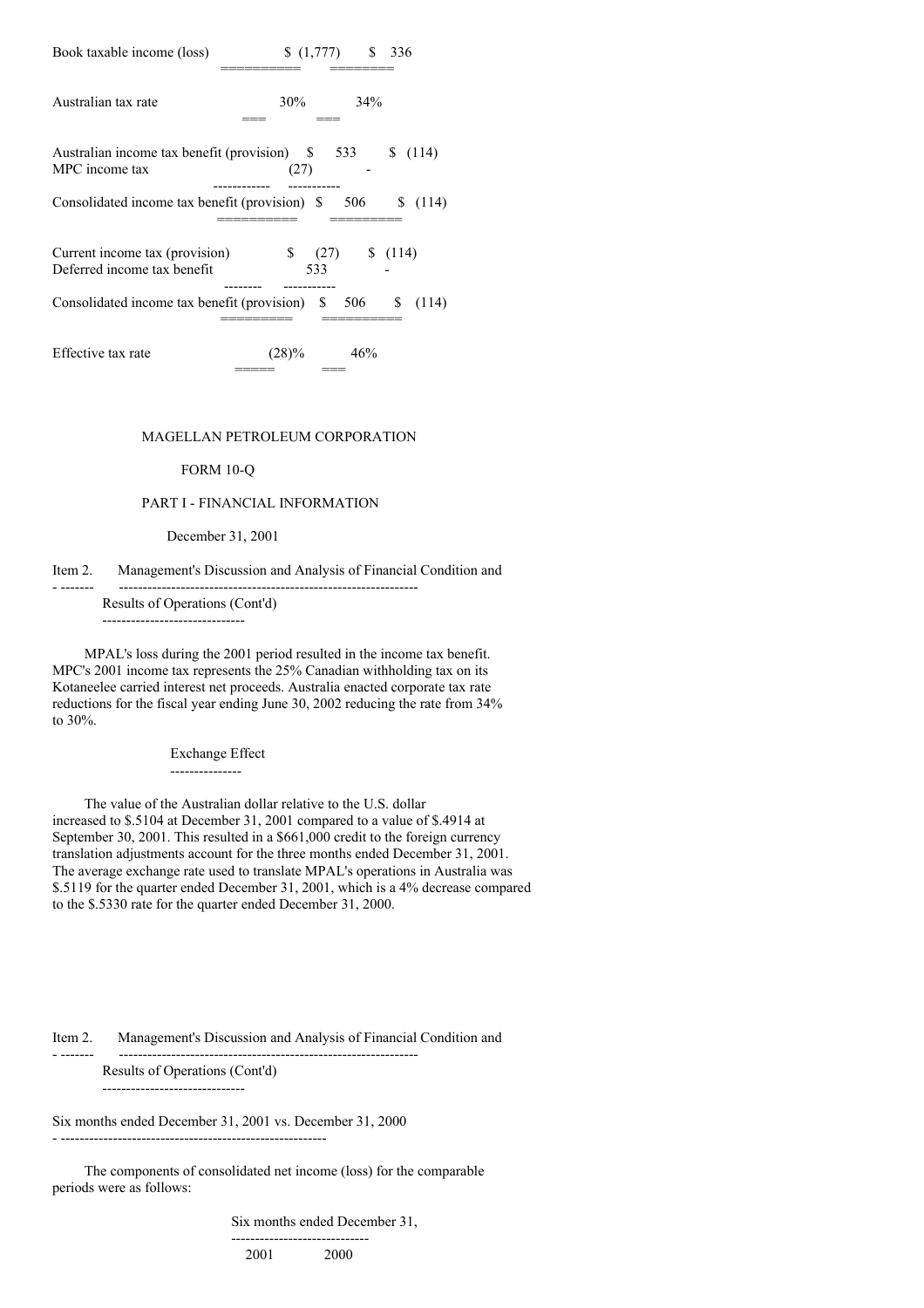| MPC unconsolidated pretax loss                  | \$(181,774)   | \$(359,021) |
|-------------------------------------------------|---------------|-------------|
| MPC income tax expense                          | (57,969)      |             |
| Share of MPAL pretax income (loss)              | (200, 923)    | 1,030,969   |
| Share of MPAL income tax (provision) benefit    | 132.243       | (302,901)   |
|                                                 |               |             |
| Consolidated net income (loss)                  | \$ (308, 423) | \$369,047   |
|                                                 |               |             |
| Net income (loss) per share (basic $&$ diluted) | \$ (.01)      | \$.01       |
|                                                 |               |             |

Revenues

#### --------

Oil sales decreased 33% in the current period to \$1,687,000 from \$2,499,000 in 2000 because of a 25% decrease in oil prices, the 7% Australian foreign exchange rate decrease discussed below and 4% decrease in the number of units sold. Oil unit sales are expected to continue to decline unless additional development wells are drilled to maintain production levels. MPAL is dependent on the operator (65% control) of the Mereenie field to maintain production. Oil unit sales (before deducting royalties) in barrels ("bbls") and the average price per barrel sold during the periods indicated were as follows: <TABLE> <CAPTION>



Gas sales decreased 4% to \$4,075,000 in 2001 from \$4,226,000 in 2000 primarily because of the 7% Australian foreign exchange rate decrease discussed below which was partially offset by Kotaneelee gas sales in 2001 of \$232,000 (none in 2000) of gas sales for the production period May - September 2001. The volumes in billion cubic feet ("bcf") (before deducting royalties) and the average price of gas per thousand cubic feet ("mcf") sold during the periods indicated were as follows:

#### MAGELLAN PETROLEUM CORPORATION

#### FORM 10-Q

#### PART I - FINANCIAL INFORMATION

#### December 31, 2001

Item 2. Management's Discussion and Analysis of Financial Condition and

- ------- ---------------------------------------------------------------

Results of Operations (Cont'd)

------------------------------

<TABLE> <CAPTION>

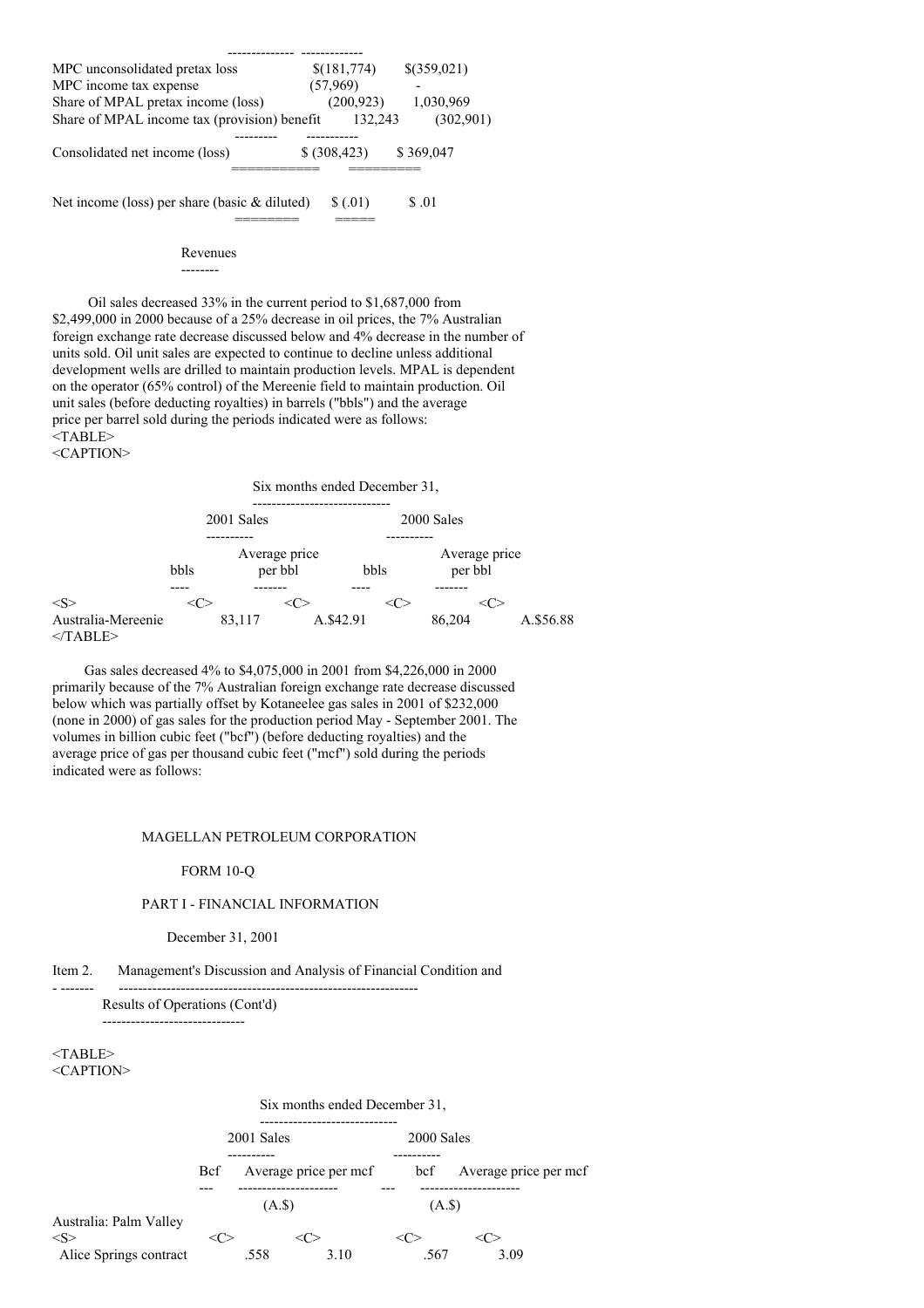| Darwin contract                       | 1.044 | 2.06 | 1.031 | 2.05 |
|---------------------------------------|-------|------|-------|------|
| Australia: Mereenie<br>Darwin contact | 1.537 | 2.45 | 1.495 | 2.47 |
| Other                                 | .193  | 3.53 | 327   | 3.18 |
| Total                                 | 3.332 |      | 3.420 |      |
|                                       |       |      |       |      |

### $<$ /TABLE>

Other production related revenues increased 106% to \$958,000 in 2001 from \$465,000 in 2000. The primary reason for this increase was that MPAL's share of gas pipeline tariffs increased to \$905,000 in 2001 from \$302,000 in 2000. During the 2001 period, MPAL recorded an additional amount of gas pipeline tariff revenue of approximately \$595,000 to reflect a resolution of a dispute regarding the calculation of the pipeline tariffs.

Interest income decreased 31% to \$343,000 in 2001 from \$500,000 in 2000 because of the 7% Australian foreign exchange rate decrease discussed below and lower interest rates.

Costs and Expenses

------------------

Production costs decreased 5% in 2001 to \$1,838,000 from \$1,925,000 in 2000 primarily because of the 7% decrease in the Australian foreign exchange rate as discussed below.

Exploration and dry hole costs increased 126% to \$2,733,000 in 2001 from \$1,209,000 in 2000. The 2001 and 2000 costs related primarily to the exploration work being performed on MPAL's offshore Western Australia properties. In addition, the costs in 2001 include the dry hole costs (a total of \$2.3 million) of the Carbine-1 and the Marabou-1 wells which were drilled in the Browse Basin offshore Western Australia.

Salaries and employee benefits decreased 23% to \$669,000 in 2001 from \$873,000 in 2000 primarily because of the 7% decrease in the Australian foreign exchange rate as discussed below and a decrease in payroll costs in Australia.

Item 2. Management's Discussion and Analysis of Financial Condition and - ------- ---------------------------------------------------------------

Results of Operations (Cont'd) ------------------------------

Depletion, depreciation and amortization increased 26% from \$1,318,000 in 2000 to \$1,663,000 in 2001. The increase in DD&A was partially offset by the 7% decrease in the Australian exchange rate discussed below. The operator of the Mereenie field has implemented an extensive program for additional drilling and capital improvements. The estimated cost of these expenditures increased the amount of depletion by approximately \$160,000 in the 2001 period. In addition, there was a 25% net decrease in the reserve base used to calculate the depletion rate during the 2001 period which also increased DD&A expense.

Auditing, accounting and legal expenses increased 6% from \$157,000 in 2000 to \$167,000 in 2001 primarily because of an increase in MPAL's legal costs in Australia.

Shareholder communications decreased 10% from \$121,000 in 2000 to \$109,000 in 2001 primarily because of the 7% decrease in the Australian foreign exchange rate as discussed below.

Other administrative expenses increased 5% from \$431,000 in 2000 to \$454,000 in 2001 because of the reduction in the amount of overhead that MPAL, as operator, was able to charge its partners during 2001 period.

#### Income Taxes

------------

Income tax expense decreased in 2001 to a tax benefit of \$198,000 from a tax provision of \$592,000 in 2000. The components of tax income expense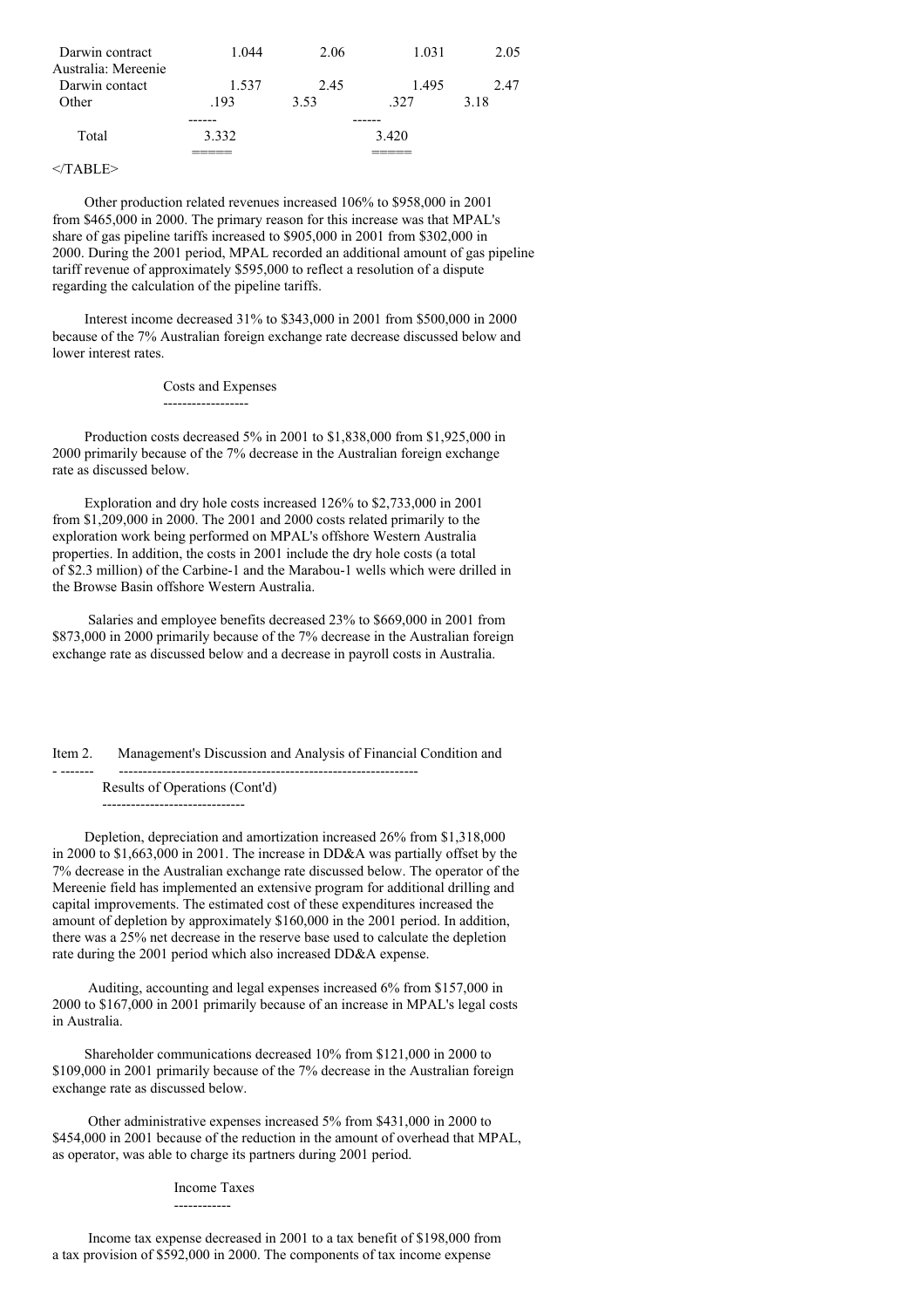between MPC and MPAL were as follows:

|                                                                                           | 2001 | 2000                       |                          |
|-------------------------------------------------------------------------------------------|------|----------------------------|--------------------------|
| Pretax consolidated income (loss)<br>MPC's losses not recognized<br>Permanent differences |      | 182 359<br>$(463)$ $(274)$ | $$ (571) \qquad $1,656$  |
| Book taxable income (loss)                                                                |      |                            | $$ (852) \qquad $ 1,741$ |
| Australian tax rate                                                                       |      | $30\%$                     | 34%                      |
| Australian income tax benefit (provision) \$256<br>MPC income tax                         |      | (58)                       | \$ (592)                 |
| Consolidated income tax benefit (provision) \$ 198                                        |      |                            | \$ (592)                 |
| Current income tax provision<br>Deferred income tax benefit                               |      | 256                        | $$ (58)$ $$ (592)$       |
| Consolidated income tax benefit (provision) \$198                                         |      |                            | \$ (592)                 |
| $\mu_{\text{max}}$ 2 Mensens with Discussion and Analysis of Einensial Can                |      |                            |                          |

Item 2. Management's Discussion and Analysis of Financial Condition and

Results of Operations (Cont'd) ------------------------------

- ------- ---------------------------------------------------------------

Effective tax rate  $(35)%$  36% ===== ===

MPAL's loss during the 2001 period resulted in the income tax benefit. MPC's 2001 income tax represents the 25% Canadian withholding tax on its Kotaneelee carried interest net proceeds. Australia enacted corporate tax rate reductions for the fiscal year ending June 30, 2002 reducing the rate from 34% to 30%.

# Exchange Effect

The value of the Australian dollar relative to the U.S. dollar remained unchanged at \$.5104 at December 31, 2001 compared to its value at June 30, 2001. This resulted in a \$5,000 credit to the foreign currency translation adjustments account for the six months ended December 31, 2001. The average exchange rate used to translate MPAL's operations in Australia was \$.5125 for the six months ended December 31, 2001, which is an 7% decrease compared to the \$.5532 rate for the six months ended December 31, 2000.

Item 3. Quantitative and Qualitative Disclosure About Market Risk

- ------- ---------------------------------------------------------

The Company does not have any significant exposure to market risk other than as previously discussed regarding foreign currency risk, as the only market sensitive instruments are its investments in marketable securities. At December 31, 2001, the carrying value of such investments (including those classified as cash and cash equivalents) was approximately \$12.6 million, which approximates the fair value of the securities. Since the Company expects to hold the investments to maturity, the maturity value should be realized.

### MAGELLAN PETROLEUM CORPORATION

### PART II - OTHER INFORMATION

December 31, 2001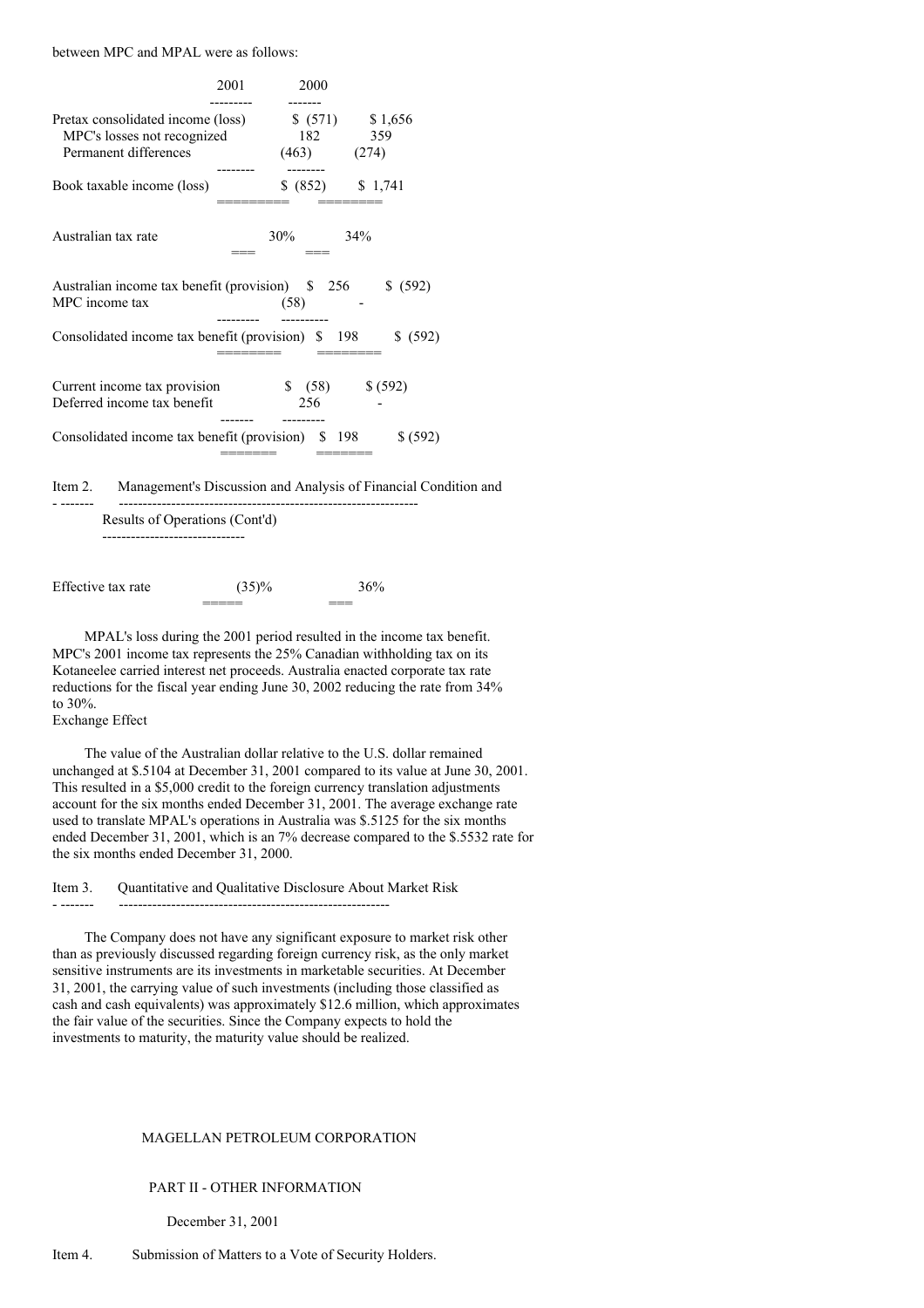(a) On December 3, 2001, the Company held its 2001 Annual General Meeting of Stockholders.

(b) The following directors were elected as directors of the Company. The vote was as follows:

- ------- ----------------------------------------------------

|                                 | <b>Shares</b> | <b>Stockholders</b> |          |     |
|---------------------------------|---------------|---------------------|----------|-----|
| For.                            | Withheld      | For                 | Withheld |     |
| Walter McCann                   | 20.771.659    | 1.092.370           | 2.090    | 230 |
| Ronald P. Pettirossi 20.927.875 |               | 936.154             | 2.107    | 213 |

(c) The firm of Ernst & Young LLP was appointed as the Company's independent auditors for the year ending June 30, 2002. The vote was as follows:

|         | <b>Shares</b> | Stockholders |
|---------|---------------|--------------|
|         |               |              |
| For     | 21.126.497    | 2,101        |
| Against | 492,038       | 83           |
| Abstain | 245,494       | 136          |

Item 5. Other Information

Effective January 17, 2002, Mr. T. Gwynn Davies, MPAL's exploration manager, was appointed General Manager of MPAL:

During November 2001, The Carbine-1 well in Exploration Permit WA-283-P in the Browse Basin offshore Western Australia was plugged and abandoned having reached a total depth of approximately 5,200 feet.

During January 2002, the Marabou-1 well in Permit WA-281-P in the Browse Basin offshore Western Australia was plugged and abandoned having reached a total depth of approximately 12,300 feet.

MPAL expects to participate in the drilling of three wells in the Cooper Basin of South Australia beginning in April 2002. MPAL's share of the cost of these wells is approximately \$750,000.

### MAGELLAN PETROLEUM CORPORATION

#### PART II - OTHER INFORMATION

December 31, 2001

#### Item 6. Exhibits and Reports on Form 8-K

- ------- --------------------------------

(a) Exhibits -------- None.

(b) Reports on Form 8-K

-------------------

On November 20, 2001, the Company filed a Current Report on Form 8-K to report The Carbine-1 well in Exploration Permit WA-283-P in the Browse Basin offshore Western Australia was being plugged and abandoned having reached a total depth of approximately 5,200 feet. The abandonment of the well was estimated to result in a pre-tax charge to earnings in the Company's second quarter ending December 31, 2001 of approximately \$725,000.

On December 7, 2001, the Company filed a Current Report on Form 8-K to report the following: